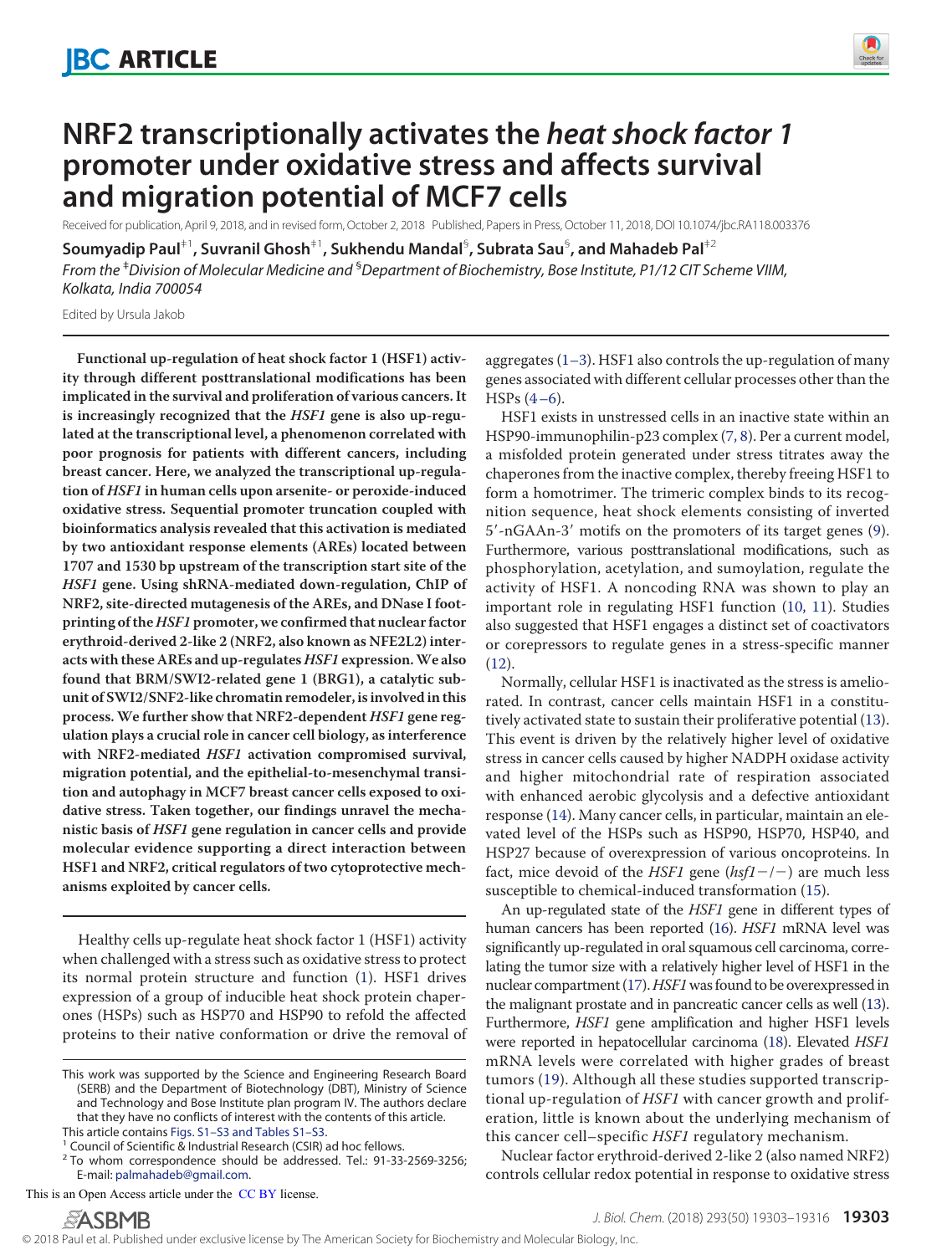[\(20–](#page-12-7)[22\)](#page-12-8). NRF2 in a healthy cell is constantly degraded through ubiquitination and proteasomal degradation by its association with KEAP1, a substrate adapter protein for the E3 ubiquitin ligase complex. Disruption of its binding with KEAP1 leads to stabilization and nuclear translocation of NRF2. NRF2 binds to the antioxidant response element (ARE)<sup>3</sup> on the promoter of its target antioxidant responsive genes as a heterodimer with a small Maf protein (20, 23–25).

Both NRF2 and HSF1 were reported to control certain genes such as heme oxygenase [\(26,](#page-12-9) [27\)](#page-12-10) and HSP70 [\(28\)](#page-12-11) associated with cytoprotection. Increasing body of evidence suggested that these two factors also engage in mutual compensatory activities [\(20\)](#page-12-7). However, it remains to be understood how these activities are precisely regulated.

We investigated HSF1 promoter regulation under oxidative stress in human cells induced by arsenite treatment as a model (condition) to obtain insight into the phenomenon observed in cancer cells. We identified two AREs in the promoter of the HSF1 gene responsible for its sensitivity to oxidative stress. We have further shown that the AREs engage in a multiprotein activation complex with NRF2 and the chromatin modifier BRG1 to mediate HSF1 transcription under arsenic stress. Furthermore, MCF7 cells appear to depend on this NRF2-dependent HSF1 transcription for their growth and proliferation.

### **Results**

# *Transcription of the HSF1 gene is up-regulated by a proteotoxic stressor*

Up-regulation of the HSF1 gene was tested in cells in response to two forms of a proteotoxic stressor, heat shock or arsenite treatment. HT1080 cells were either grown at 37 °C (control) or subjected to heat shock (HS) at 42 °C for 1 h or treated with 20  $\mu$ m sodium arsenite for 2 h. The treated samples were then analyzed for HSP70, HSF1, and GAPDH levels by real-time PCR (qRT-PCR). These two treatment conditions led to a significant induction of HSP70 both at mRNA and protein levels [\(Fig. 1](#page-2-0)[A](#page-2-0), right panel). An increase in HSF1 expression notably occurred in arsenite-treated samples only [\(Fig. 1](#page-2-0)A). Further experimentation will be required to better understand this HSP70 up-regulation but activation of HSF1 function by differential signaling pathways under these stressors has been reported [\(12\)](#page-11-9). Notably, HSP70 was shown to be regulated by a few factors other than HSF1 under HS such as NF-Y, CREB, and NF- $\kappa$ B [\(29,](#page-12-12) [30\)](#page-12-13). Up-regulation of HSF1 (and also its target HSP70 gene) both at mRNA and protein levels in different cancer cell lines, HeLa, MCF7, and PC3 but not in immortalized cell lines HEK293 and NKE under those treatment conditions measured by qRT-PCR [\(Fig. 1](#page-2-0)B) and immunoblotting [\(Fig. 1](#page-2-0)C), respectively, suggested that this is not specific to a particular cancer cell type. ROS, estimated by DCFDA fluorescence [\(Fig. 1](#page-2-0)B, right panel) in

response to arsenite treatment, is also higher in MCF7 and HT1080 as compared with HEK293 and NKE cells.

To test whether the increase in HSF1 mRNA is because of its de novo RNA synthesis, and not because of an increased stability, we blocked transcription by treating cells with actinomycin D (ACTD), followed by HS or arsenite treatment as described above. Abrogation of arsenite-induced up-regulation of HSF1 and HSP70 mRNA and protein levels upon ACTD treatment suggested that HSF1 was indeed up-regulated at the transcriptional level by arsenite [\(Fig. 1](#page-2-0)D).

#### *Identification of sequence elements present in the HSF1 gene promoter responsible for its up-regulation by arsenite treatment*

To locate the enhancer element, several truncated versions of HSF1 gene promoter DNA, along with the full-length version, were cloned upstream of the Renilla luciferase reporter in a promoterless pGL4.79 vector [\(Fig. 2](#page-3-0)A, left panel). The full-length promoter construct carries the *HSF1* promoter sequence from  $-1931$  to  $+78$  ( $+1$ , transcriptional start site) (pHSF1-FL  $(-1931/+78)$ ). A reporter construct pHSP70  $(-450/+91)$  carrying from  $-450$  to  $+91$  bp of the *HSP70A1A* promoter in the same vector was used as a positive control. The empty vector was used as a negative control. As revealed by luciferase mRNA level measured by qRT-PCR, cells transfected with pHSF1-FL  $(-1931/+78)$  construct showed  $>7$ -fold induction with arsenite treatment [\(Fig. 2](#page-3-0)A, right panel). HT1080 cells were chosen for this study because of a relatively low basal level of HSF1 mRNA in them. Assay of other constructs upon an identical treatment condition revealed that the region between  $-1720$  and  $-1360$  is responsible for the observed effect [\(Fig. 2](#page-3-0)A, right panel). To identify transcription factors that can bind this region, the nucleotide sequence of HSF1 promoter spanning from  $-1931$  to  $-1360$  nucleotides was subjected to transcription factor– binding site analysis by rVista (rVista 2.0, https://rvista.dcode.org) 4 [\(71\)](#page-13-0). This analysis predicted binding sites for hundreds of transcription factors including three putative binding sites of NRF2, a transcription factor reported to be up-regulated with oxidative stress (22, 31–33). However, there was no prediction for the presence of any heat shock element motif with confidence (data not shown). NRF2, a basic leucine zipper (bZIP) protein binds to AREs upon oxidative stress in the upstream promoter region of many antioxidative phase II genes like NQO1, HO-1, and TRX [\(34\)](#page-12-14). The putative NRF2-binding sites ARE-A, ARE-B, and ARE-C on the HSF1 promoter including their predicted scores are shown [\(Fig. 2](#page-3-0)B). The nucleotide sequence in capital letters highlights the core-binding regions. Comparison of the consensus ARE sequence with those of HSF1, NQO1, and HO-1 gene promoters using Clustal Omega multiple sequence alignment tool identified distinct types of HSF1 AREs [\(Fig. 2](#page-3-0)C) [\(35–](#page-12-15)[39\)](#page-12-16).

#### *Effect of NRF2 knockdown on HSF1 expression*

To check the dependence of NRF2 for HSF1 induction by arsenite, HT1080 cells were transiently transfected with shRNA



<sup>&</sup>lt;sup>3</sup> The abbreviations used are: ARE, antioxidant response element; HS, heat shock; RA, retinoic acid; qRT, quantitative/real-time; ROS, reactive oxygen species; DCFDA, 2',7'-dichlorodihydrofluorescein diacetate; ACTD, actinomycin D; NAC, *N*-acetyl cysteine; EMT, epithelial-mesenchymal transition; PBST, 137 mm NaCl, 2.7 mm KCl, 10 mm Na<sub>2</sub>HPO4, 1.8 mm KH<sub>2</sub>PO4, pH 7.4, supplemented with 0.1% Tween 20; mCMV, minimal cytomegalovirus; NE, nuclear extracts; Rluc, Renilla-luciferase; MTT, 3-(4,5-dimethylthiazol-2-yl)- 2,5-diphenyltetrazolium bromide.

<sup>&</sup>lt;sup>4</sup> Please note that the JBC is not responsible for the long-term archiving and maintenance of this site or any other third party hosted site.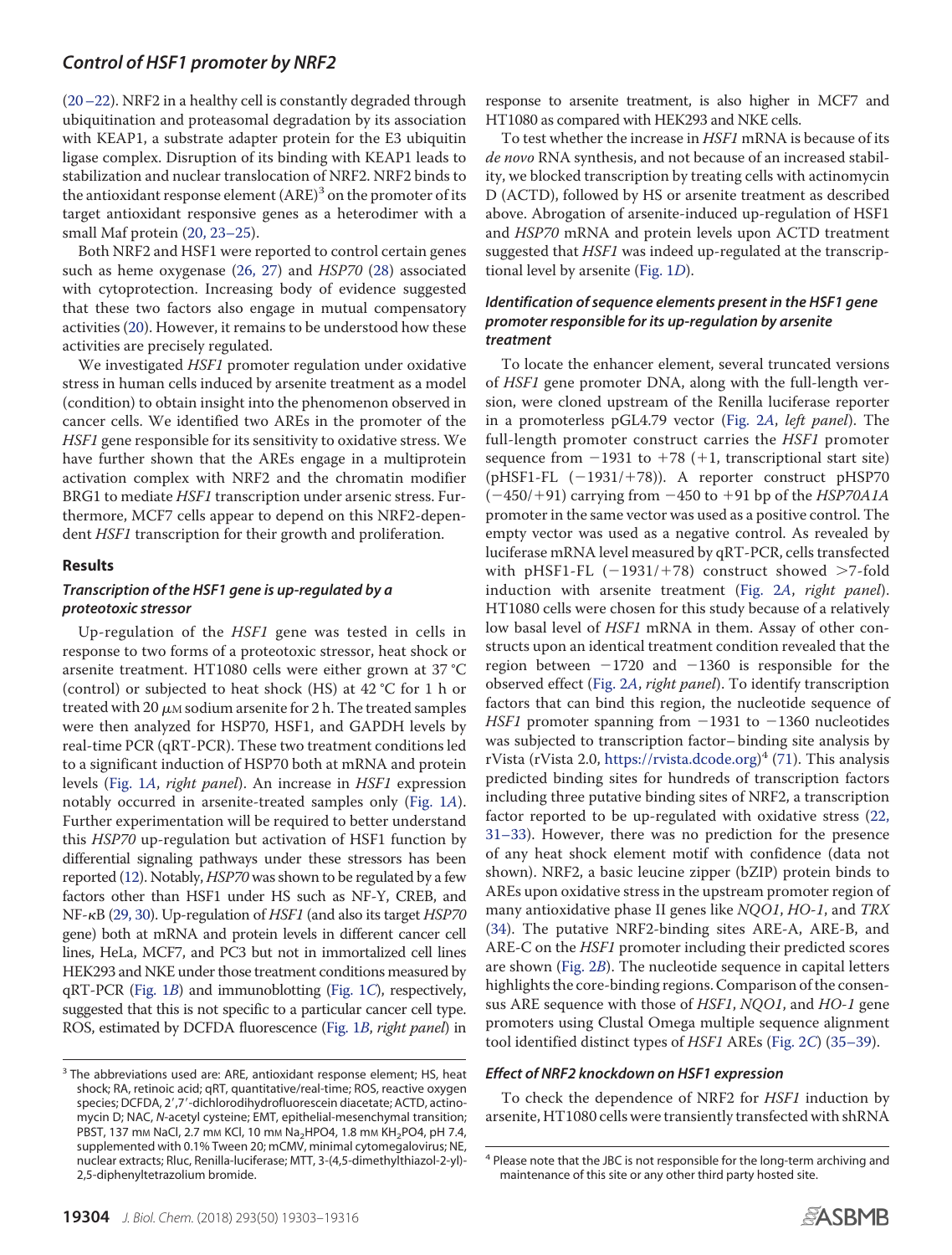<span id="page-2-0"></span>

**Figure 1. Transcriptional up-regulation of***HSF1* **and***HSP70* **genes in cells of different organ origin upon arsenite treatment.** *A*, qRT-PCR analysis of HSF1 and *HSP70* mRNA levels in HT1080 cells upon heat shock at 42 °C for 1 h (*HS*) or exposure to 20  $\mu$ M arsenite for 2 h (*Ars*) represented by scatter plots. *Error bar*, mean  $\pm$  S.D. (*n* 4); *ns*, not significant; \*\*\*, *p* 0.001 compared with control (*Ctrl*). Representative immunoblots showing the up-regulation HSF1 and HSP70 in HT1080 cells as indicated with estimation of their levels shown on the right. *Error bar*, mean  $\pm$  S.D. ( $n=3$ ); ns, not significant;  $^{**}$ ,  $p<0.01$ ;  $^{***}$ ,  $p<0.001$ . B, qRT-PCR analysis of *HSF1* and *HSP70* mRNA levels upon arsenite treatment in different cell lines as indicated (*left* and *middle panels*). Estimation of relative ROS levels induced in different cell lines under conditions indicated as determined by DCFDA assay, performed after 2 h of arsenite treatment (*right panel*). *Error bar*, mean  $\pm$  S.D. (*n* = 3); \*\*, *p* < 0.01; \*\*\*, *p* < 0.001, compared with Ctrl. *C*, representative immunoblots showing the up-regulation of HSF1 and HSP70 in different cell lines as indicated with estimations of their levels as shown on the right. Error bar, mean  $\pm$  S.D. ( $n = 3$ ); ns, not significant; \*,  $p < 0.05$ ; \*\*\*,  $p < 0.001$ . D, qRT-PCR analysis of HSF1 and HSP70 mRNA in HT1080 cells pre-treated with or without 1  $\mu$ g/ml ACTD for 2 h followed by treatment with HS or arsenite. In all assays, GAPDH mRNA level was used as normalization control. Representative immunoblots show the up-regulation *HSF1* and *HSP70* as indicated with estimation of their levels shown on the *right*. In all immunoblot experiments  $\beta$ -actin was used as internal reference. *Error bar*, mean  $\pm$  S.D. ( $n = 3$ ); \*\*\*,  $p < 0.001$ ; *ns*, not significant.

against NRF2 or a scramble (pLKO.1-shNRF2 versus pLKO.1 scr) to knock down endogenous NRF2. qRT-PCR analysis suggested that down-regulation of NRF2 prevented induction of HSF1 expression by arsenite [\(Fig. 3](#page-4-0)A). Efficient knockdown of NRF2 as determined by immunoblot [\(Fig. 3](#page-4-0)B) was reflected in inhibition of HO-1 gene expression [\(Fig. 3](#page-4-0)A, lower panel). Inhibition of arsenite-induced HSF1 expression under this condition was also shown by immunoblotting [\(Fig. 3](#page-4-0)C). Interestingly, the HSP70 transcript level under the same treatment condition was decreased to a lesser extent, which may reflect compensatory role of HSF1 for NRF2 (see "Discussion").

# *Functional validation of putative NRF2-binding sites in the HSF1 promoter*

To functionally validate the importance of three putative ARE motifs on HSF1 promoter activity, reporter constructs were made in pGL4.79-mCMV vector, where one of these motifs (ARE-A, -B, or -C) was deleted one at a time [\(Fig. 3](#page-4-0)D). The NQO1-ARE was cloned in the same vector and used as an NRF2-sensitive positive control. HSP70 promoter cloned in the same vector was also used in the assay. Luciferase expression obtained (by assaying the luciferase mRNA levels) from these ARE-carrying constructs were then compared with a pHSF1-FL construct [\(Fig. 3](#page-4-0)D, left panel). As shown [\(Fig. 3](#page-4-0)D, middle panel), ARE-B and ARE-C are important for NRF2-dependent HSF1 up-regulation. When compared with the full-length reporter expression, deletion of ARE-B (compare pHSF1–ARE-C with pHSF1-FL; also compare pHSF1–ARE-C with pHSF1–ARE-BC) or ARE-C (compare pHSF1–ARE-AB with pHSF1-FL) reduced luciferase expression most, whereas deletion of ARE-A (compare pHSF1–ARE-BC with pHSF1-FL) did not significantly affect reporter induction by arsenite. Deletion of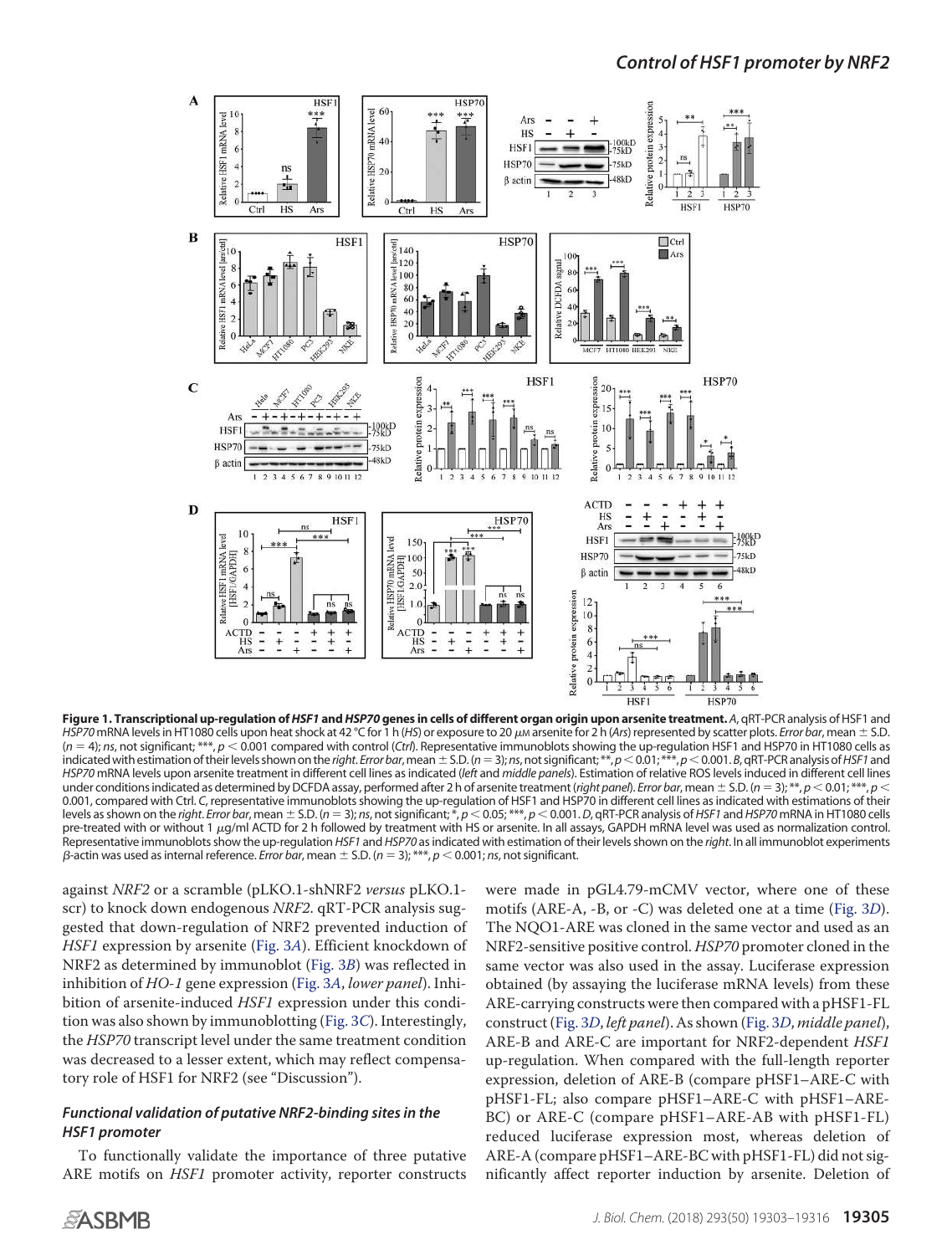<span id="page-3-0"></span>

**Figure 2. Analysis of** *HSF1* **gene promoter elements responsible for its sensitivity to arsenite treatment.** *A*, luciferase reporter assay was performed in HT1080 cells using full-length and different truncated versions of the *HSF1* promoter as indicated by schematic drawing. Numbers indicate nucleotide positions with respect to  $+1$  as the transcriptional start site. qRT-PCR analysis of promoter activity (-fold increase in luciferase mRNA level) in arsenite-treated *versus* untreated samples expressed as relative luciferase mRNA levels represented by scatter plots. *Error bar*, mean  $\pm$  S.D. (*n* = 3); \*\*\*, *p* < 0.001; *ns*, not significant. Relative luciferase mRNA level was normalized by measuring GFP mRNA level from a vector cotransfected with the reporter vector as a transfection control. *B*, putative AREs with corresponding scores, locations, and core sequences on the *HSF1* promoter as revealed by rVISTA analysis (*left panel*). Schematic shows putative AREs with their relative positions on the *HSF1* promoter (*right panel*). *C*, Clustal Omega alignment of nucleotide sequences of *HSF1* promoter AREs with those of *NQO1* and *HO-1* promoters. The nucleotides matching the logo generated by the WebLogo program are marked by *asterisks*.

either ARE-B or ARE-C reduced the reporter expression level by  $\sim$ 49 and  $\sim$ 46%, respectively [\(Fig. 3](#page-4-0)D, middle panel). Notably, cells with down-regulated NRF2 showed a significant loss of reporter expression in all of the HSF1-promoter constructs [\(Fig. 3](#page-4-0)D, middle and right panels, open arrow) like NQO1-ARE-Luc construct [\(Fig. 3](#page-4-0)D, middle and right panels, solid arrow). These results suggest that NRF2 is involved in the induction of HSF1 gene expression by arsenite which acts through the ARE-B and ARE-C motifs.

### *NRF2 binds to predicted AREs of the HSF1 promoter in vitro*

Electrophoretic mobility shift assay (EMSA) was carried out to examine the binding of NRF2 to ARE-A, ARE-B, and ARE-C elements of the HSF1 promoter. These motifs, along with their mutant versions were synthesized individually as 26-bp doublestranded oligonucleotides and labeled at their 5'-ends with [ $\gamma$ -<sup>32</sup>P]ATP (used as probes). Nuclear extract (Nuc) isolated from HT1080 cells, untreated or pretreated with arsenite, were

used as the source of NRF2 protein. Formation of arseniteinduced DNA-protein complex could be detected only with WT ARE-B and ARE-C (compare [Fig. 4](#page-5-0)[A](#page-5-0), lane 5 with lane 7, and lane 9 with lane 11; arrowhead). Both ARE-B and ARE-C, like NQO1-ARE (positive control), formed DNA-protein complexes only with arsenite-treated nuclear extract [\(Fig. 4](#page-5-0)B, lanes 3, 7, and 11; arrowhead). As expected, all three ARE-B, ARE-C, and NQO1-ARE formed similar complexes as suggested by their similar mobility. Addition of a 100-fold molar excess of respective unlabeled probes abolished the formation of complexes [\(Fig. 4](#page-5-0)B, lanes 5, 9, and 13). An inclusion of NRF2-specific antibody in the reaction resulted in supershifting of the labeled complexes [\(Fig. 4](#page-5-0)B lanes 4, 8, and 12; compare the filled arrowhead with an open one). Addition of a nonspecific IgG instead of  $\alpha$ -NRF2 antibody in the reaction did not produce any effect on the mobility of the complex (Fig. S2).

NRF2 binds an ARE as a heterodimer with a small Maf protein to elicit its transactivation function [\(31,](#page-12-17) [33\)](#page-12-18). Binding to an

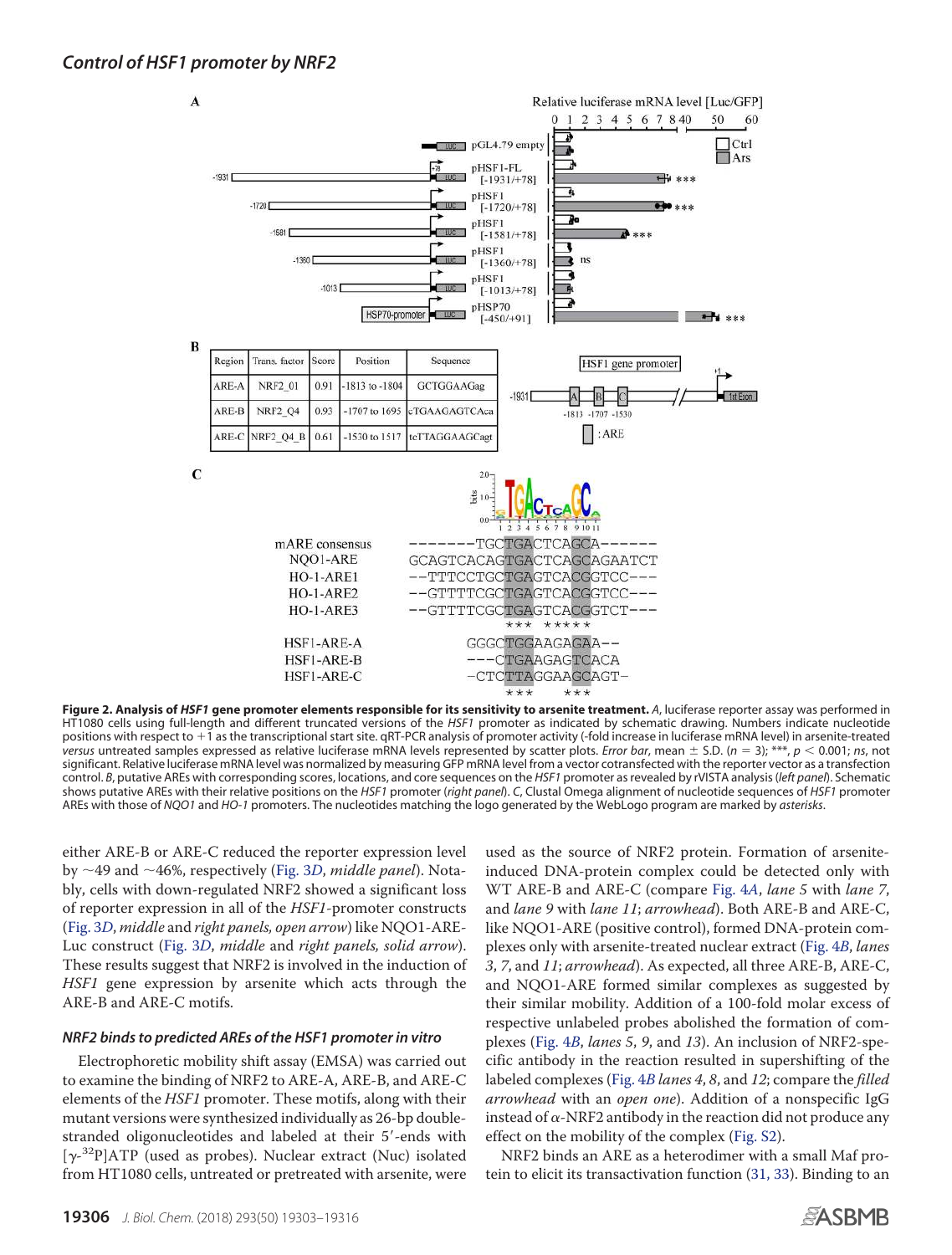<span id="page-4-0"></span>

**Figure 3. NRF2 regulates***HSF1* **transcription by arsenite treatment in HT1080 cells.** *A*, qRT-PCR analysis of the effect of shRNA-mediated *NRF2* knockdown on arsenite (Ars)-induced HSF1 expression and other genes as indicated. *Error bar*, mean  $\pm$  S.D. ( $n = 3$ ); *ns*, not significant; \*\*\*,  $p < 0.001$  compared with Ctrl-NRF2-scr. *B*, representative immunoblots showing the levels of NRF2 along with estimation of their levels as indicated. *Error bar*, mean S.D. (*n* 3); *ns*, not significant; \*\*\*,  $p < 0.001$  compared with Ctrl-NRF2-scr. *C*, representative immunoblots showing the levels of HSF1 along with estimation of their levels as indicated. *Error bar*, mean  $\pm$  S.D. ( $n = 3$ ); df \*\*,  $p < 0.01$  compared with Ctrl-NRF2-scr column. *D*, schematic showing *HSF1* promoter-luciferase constructs employed to functionally validate each of the putative AREs located on the *HSF1* promoter (*left panel*), and their dependence on NRF2 by luciferase reporter assay (*right panels*). Relative promoter activity is expressed as the ratio between the mRNA levels of luciferase and GFP mRNAs, with or without *NRF2* knockdown (*NRF2-sh*). *Solid arrow* and *open arrows* point the effect on NQO1-promoter and HSF1-promoter activities, respectively. *Error bar*, mean S.D. (*n* 3); *ns*, not significant; \*\*\* $p < 0.001$  compared with pHSF1-FL+ars column.

ARE sequence was tested with a purified  $\mathrm{His}_6\text{-} \mathrm{NRF2}$  and  $\mathrm{His}_6\text{-}$ MafG protein mixed together in varying molar ratios. NRF2 with MafG in the molar ratio of 1:2 resulted in a visible complex with all the AREs [\(Fig. 4](#page-5-0)C, lanes 4, 7, and 10, arrowhead). The complexes formed on NQO1-ARE (using this ratio of NRF2 and MafG) were challenged with increasing concentrations of unlabeled NQO1-ARE, ARE-B, and ARE-C. As revealed, complex assembled on the ARE-C was less stable than that on the NQO1 and ARE-B [\(Fig. 4](#page-5-0)D). Direct measurement of the equilibrium dissociation constant  $(K_D)$  suggested the complex formed on ARE-B is of higher stability compared with that on ARE-C with  $K_{\!D}$  of 0.983  $\mu$ м and 1.847  $\mu$ м, respectively, whereas the  $K_{\!D}$  of the complex formed on the  $NQO1$ -ARE was 0.672  $\mu$ M [\(Fig. 4](#page-5-0)E).

A direct association of NRF2-MafG with the AREs is also reflected in the DNase I footprinting assay. As revealed, protection by the complex to DNase I digestion extended to nucleotides beyond the core motifs of all three AREs including the NQO1 [\(Fig. 4](#page-5-0)F). Interestingly, binding of NRF2-MafG complex induced DNase I hypersensitivity only at the ARE-B (asterisk).

### *NRF2 interacts with HSF1 promoter AREs in cells*

Redox imbalance activates NRF2 in a cell which should in principle be neutralized by a ROS quencher, N-acetyl cysteine (NAC). This was essentially found when internal ROS levels were measured [\(Fig. 5](#page-6-0)A).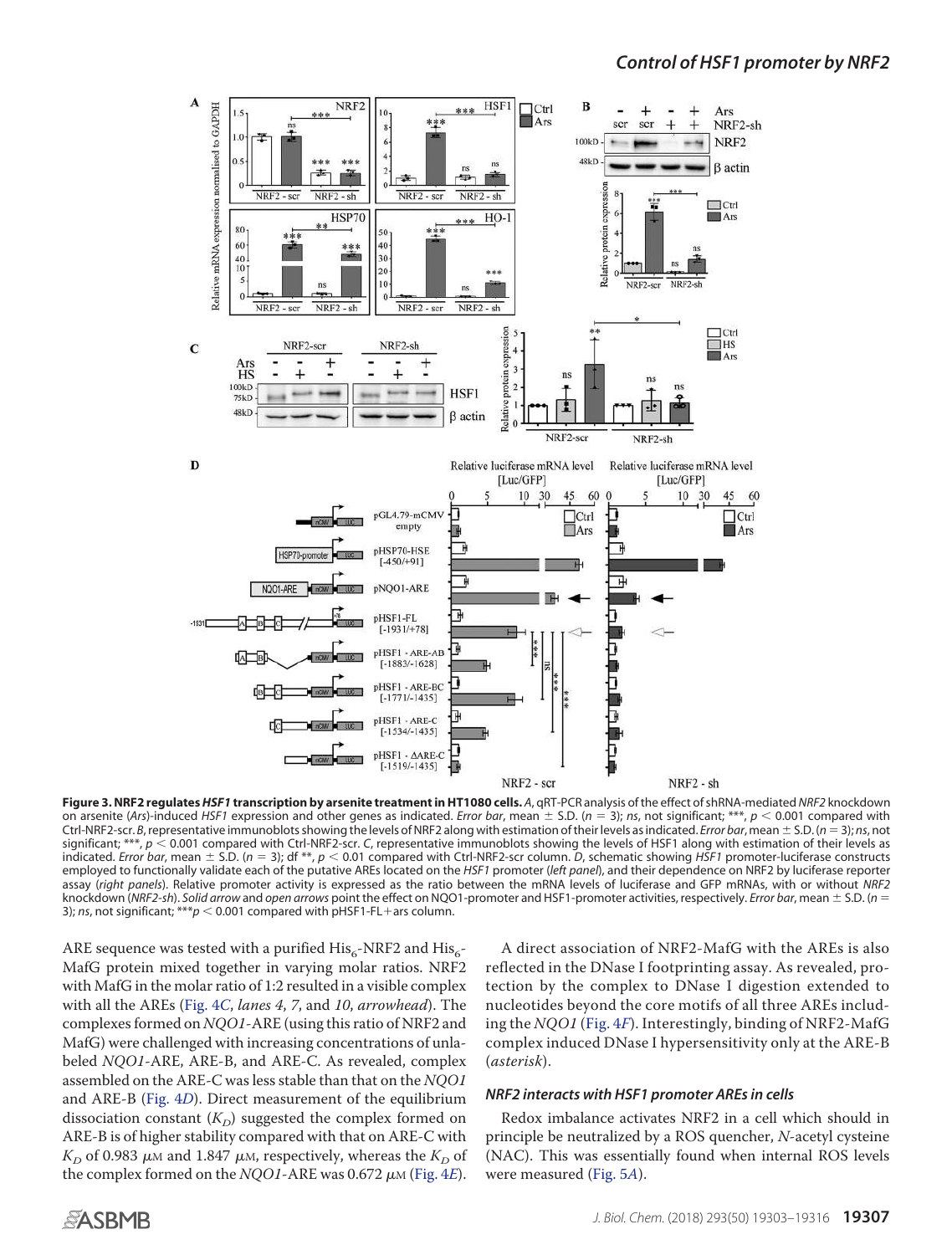<span id="page-5-0"></span>

**Figure 4. NRF2 binds putative ARE-regions identified in the** *HSF1* **gene promoter.** *A*, EMSA demonstrating the formation of protein-DNA complex (*arrowhead*) only with WT *HSF1* ARE-B and ARE-C oligonucleotides as probes, but not with ARE-A or with mutated AREs (ARE-mB and ARE-mC). Nuclear extract (*Nuc*) isolated from HT1080 cells pretreated with arsenite (*Ars*) was used in the experiment. *B*, EMSA showing complex formation on ARE-B and ARE-C with the same *Nuc* used in *panel A* along with *NQO1*-ARE used as positive control. One hundred–fold excess of unlabeled oligonucleotide over its labeled counterpart was used in the cold competition experiment (*cold comp*). Complexes super-shifted with NRF2 antibody are indicated (*open arrowhead*). *C*, EMSA showing the effect of different molar ratios of purified NRF2 and MafG proteins used in the formation of the complex on the indicated AREs. *D*, EMSA for comparison of the relative affinity of the AREs for complex formation. Complexes were formed on *NQO1*-ARE by purified NRF2:MafG and challenged by different molar excess of the unlabeled corresponding double stranded oligonucleotides (*cold probe*) as indicated. *Lower panel*, plots showing the sensitivity of the complexes (estimated by densitometric scanning of corresponding bands) to increasing doses of unlabeled AREs as indicated. *Error-bar*, mean  $\pm$  S.D. ( $n = 3$ ). *E*, EMSA and corresponding plots showing measurement of the equilibrium dissociation constant (*K<sup>D</sup>* ). The percentage of bound complex formed on each of *NQO1*-ARE, ARE-B, and ARE-C DNA is plotted as a function of the monomeric concentration of purified NRF2. The  $K_D$  of each complex is indicated. *Error bar*, mean  $\pm$  S.D. (*n* = 3). *F*, autoradiogram showing DNase I footprints of NRF2 binding on the top strands of *NQO1*-ARE, ARE-B, and ARE-C motifs. DNase I–protected regions are *shaded*, with the ARE sequence shown in *bold letters*. Lanes *AG* and *G* contain the products of Maxam-Gilbert chemical sequencing reactions for dA and dG residues that served as sequence markers. *Asterisk*, hypersensitive site.

To test if NRF2 is recruited to the AREs on the HSF1 promoter, chromatin immunoprecipitation (ChIP) analysis was performed in cells pretreated or untreated with arsenite in the presence or absence of NAC. For convenience, cells overexpressing FLAG-NRF2 were used. In the assay, ChIP-enriched DNA carried ARE-B and ARE-C regions only and NQO1-ARE (positive control), but not that of ARE-A. This was greatly reduced by NAC pre-treatment. This indicated that NRF2 associates only with ARE-B and ARE-C upon arsenite treatment. Results are summarized by bar graphs where enrichment of the untreated control samples was defined as 1 [\(Fig. 5](#page-6-0)B).

Increase in arsenite-induced HSF1 mRNA expression depended on ROS generation. Expression of HO-1, an NRF2 target gene, was monitored as a positive control in the experiment [\(Fig. 5](#page-6-0)C). Tertiary butylhydroquinone (TBHQ), an inducer of mitochondrial oxidative stress and NRF2 activity [\(40\)](#page-12-19), effec-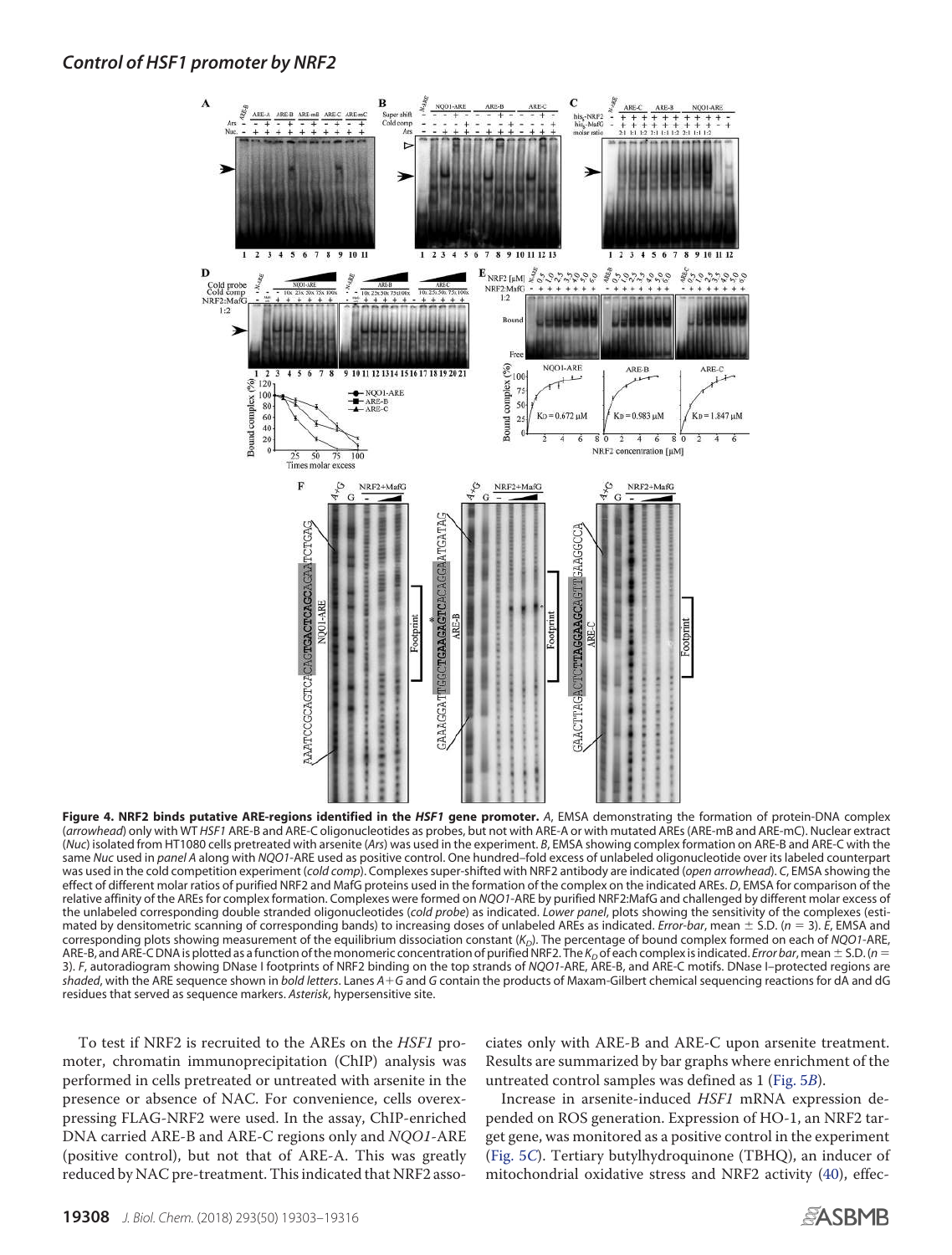<span id="page-6-0"></span>

**Figure 5. NRF2 binds HSF1 AREs in cells.** *A*, analysis of the effect of *N*-acetyl cysteine (NAC) in quenching ROS generated in MCF7 cells. Estimation of relative ROS levels induced under conditions indicated as determined by DCFDA assay, performed after 2 h of arsenite treatment. *Error bar*, mean  $\pm$  S.D. ( $n = 3$ );  $\ast$ 0.001; \*,  $p < 0.05$  compared with Ars-NAC column. *B*, relative enrichment of NRF2 on the indicated AREs in MCF7 cells pre-transfected with pcDNA-based FLAG-NRF2 expression constructs with or without NAC pre-treatment, as estimated by ChIP assay. The schematic on top shows the position of the primers used<br>in the ChIP experiment. *Error bar*, mean ± S.D. (*n* = 3); \*\*\*,  $-NAC+Arg$  column;  $\gamma\gamma\gamma$ ,  $p < 0.001$  compared with ARE-C  $-NAC+Arg$  column. *C*, qRT-PCR analysis showing the effect of NAC on arsenite-induced *HSF1* gene transcription in HT1080 cells. *Error bar*, mean  $\pm$  S.D. ( $n = 3$ ); \*\*\*,  $p < 0.001$  compared with  $-$ Ars-NAC column. *D*, qRT-PCR analysis showing the response of different genes to various stressors as indicated. Tertiary butylhydroquinone (TBHQ) and azadiradione (Az*a*) were used at 100 μm and 10 μm for 16 h, respectively. Full-length (*FL*) *HSF1*-promoter-luciferase construct was used in the experiment as an internal reference. *Error bar*, mean S.D. (*n* 3); \*\**p* 0.01,  $***p$   $<$  0.001 compared with untreated control; *ns*, not significant.

tively induced HSF1 promoter activity as tested by assaying the sensitivity of the HSF1 promoter-directed reporter and endogenous HSF1 mRNA levels [\(Fig. 5](#page-6-0)D). Azadiradione, an inducer of HSF1 activity [\(41\)](#page-12-20), had little effect on HSF1 mRNA and HO-1 levels, although it significantly induces HSP70 mRNA [\(Fig. 5](#page-6-0)D). HSF1 mRNA induction is, therefore, a direct consequence of NRF2 activity caused by oxidative stress.

# *Arsenite-induced HSF1 up-regulation requires chromatin remodeler BRG1*

NRF2, a member of the cap 'n' collar family of transcription factors, recruits CREB binding protein coactivator to its target gene promoters through cooperative interaction of its two domains Neh4 and Neh5 in a stress-independent manner [\(42,](#page-12-21) [43\)](#page-12-22). The Neh3 domain of NRF2 was shown to recruit CHD6 to the *NQO1* gene both under basal and *tert*-butylhydroquinone induction [\(44\)](#page-12-23). A BRG1-containing coactivator was shown to be required for NRF2-dependent activation of the HO-1, but not NQO1 gene [\(45\)](#page-12-24). A possible involvement of a chromatinremodeling complex on the HSF1 promoter was tested by measuring the effect of down-regulation of subunits of different chromatin-remodeling complexes such as SSRP1 of the FACT complex, BRG1 (SMARCA4) of the SWI2/SNF2 complex, and

SMARCA3 of the SWI/SNF complex (HLTF) using corresponding siRNAs or shRNAs [\(Fig. 6](#page-7-0)A). Among these, only BRG1 down-regulation affected arsenite-mediated HSF1 expression to a significant level [\(Fig. 6](#page-7-0)B). Reduced recruitment of RNApolymerase II specifically to the promoter region of HSF1 (HSF1 pr) upon BRG1 inhibition, is indicative of NRF2 dependence on BRG1 for its function in response to arsenite stress [\(Fig. 6](#page-7-0)C).

# *Effect of NRF2-dependent HSF1 expression on proliferation and epithelial to mesenchymal transition of MCF7 cells induced by oxidative stress*

Up-regulation of HSF1 gene expression at the levels of protein and mRNA was reported in breast cancer patients by a cohort study [\(19,](#page-12-6) [46\)](#page-12-25). Therefore, MCF7 cells were selected to validate the importance of NRF2-dependent HSF1 expression in a cellular function. HSF1 and NRF2 functions were downregulated by shRNA or all-trans retinoic acid (RA), respectively, alone or in combination, to assess their effects on cell morphology, proliferation, viability, as well as epithelial-mesenchymal transition (EMT) of MCF7 cells in response to arsenite treatment. NRF2 in the presence of RA is defective in ARE binding because it preferably forms complex with retinoic acid receptor  $\alpha$  when RA is present [\(47\)](#page-12-26). The optimum concentra-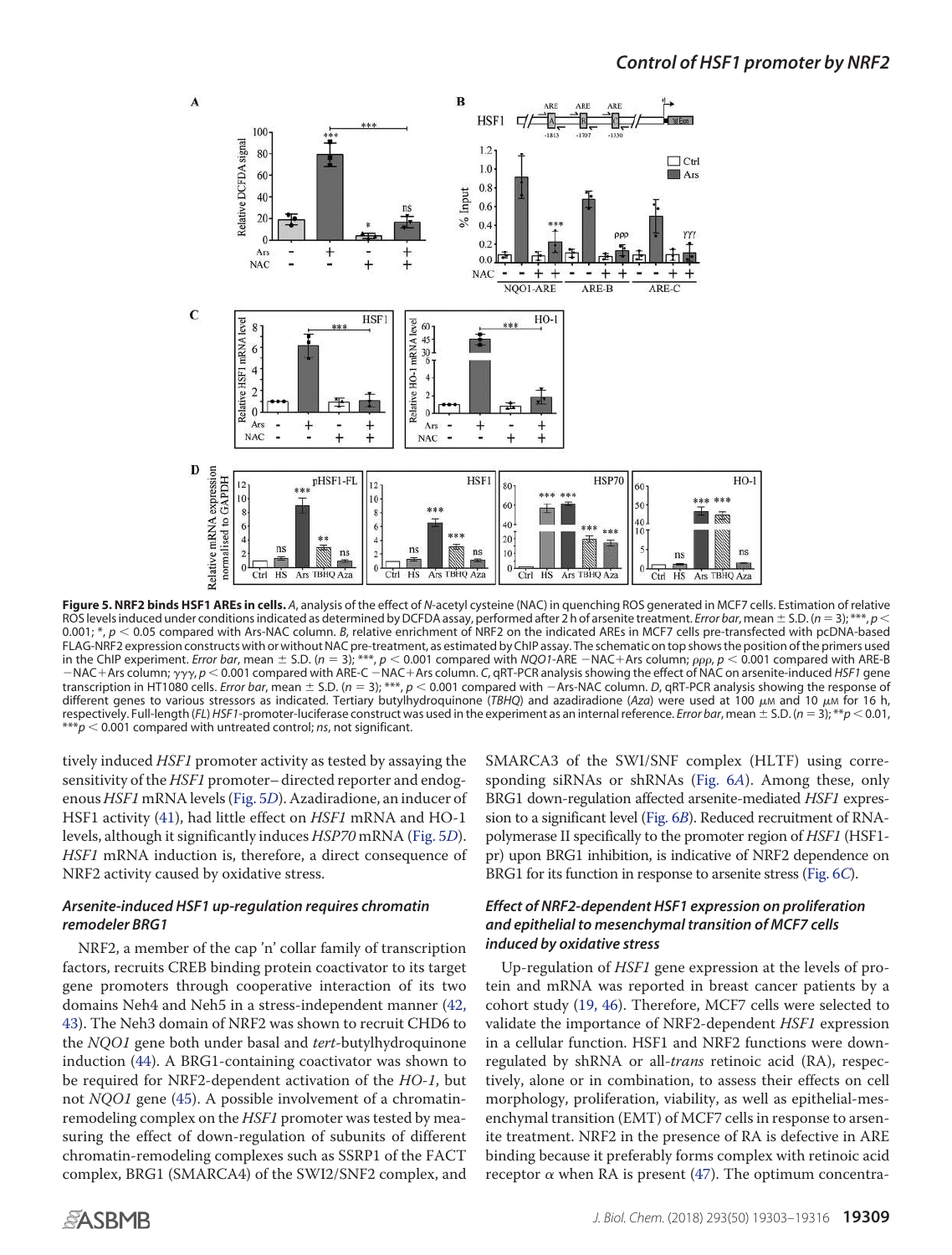<span id="page-7-0"></span>

**Figure 6. Arsenite-induced***HSF1* **transcription requires BRG1, but not HLTF or SSRP1, in MCF7 cells.** *A*, representative immunoblots showing knockdown levels of the indicated factors with their corresponding siRNA and shRNA. *B*, qRT-PCR analysis showing the levels of *HSF1* mRNA by arsenite treatment with the indicated factors down-regulated. *Error bar*, mean  $\pm$  S.D. (*n* = 3); \*\*\*, *p* < 0.001. *C*, ChIP qPCR analysis of RNAP II recruitment by arsenite treatment on the *HSF1* promoter (*HSF1-pr*) in cells pretreated with siBRG1. The position of the primers used in the ChIP experiment was shown on the top. *Error bar*, mean S.D. (*n* 3); \*\*\*,  $p < 0.001$  compared with  $-\text{siBRG1-Ars}$ ,  $\delta \delta \delta$ ,  $p < 0.001$  compared with  $-\text{siBRG1+Ars}$ . *Error bar*, mean  $\pm$  S.D.; *ns*, not significant. HSF1-pr, *HSF1* gene promoter; HSF1-gb, gene body.

tion of RA on NRF2 function inhibition was determined by its dose-dependent activity, *i.e.* inhibition versus toxicity study (Fig. S1). Dependence of MCF7 cells to NRF2-dependent HSF1 transcription demonstrated a drastic change in their morphology; MCF7 developed apoptotic vesicles when exposed to arsenite as well as when treated with HSF1 shRNA and RA (Fig. S3, arrows). Inhibition of the factors NRF2 and HSF1, alone or in combination, also resulted in a marked alteration in the proliferation [\(Fig. 7](#page-8-0)[A](#page-8-0)) and the viability [\(Fig. 7](#page-8-0)B) of the cells [\(Fig. 7](#page-8-0)C, Fig. S3). Similar effect on HO-1 expression by arsenite treatment in cells pre-treated with RA or NRF2 shRNA suggested that these two treatments are functionally comparable [\(Fig.](#page-8-0) 7[C](#page-8-0)). EMT, a crucial developmental event in cells, has been shown to correlate with the aggressiveness of cancer [\(48\)](#page-13-1). To further assess the effect of HSF1 and NRF2 inhibition on tumorigenicity, the expression levels of two important EMT markers, E-cadherin and N-cadherin, were determined by immunoblotting [\(49,](#page-13-2) [50\)](#page-13-3). After 4 days of arsenite exposure, E-cadherin, an epithelial marker, decreased in the arsenite-treated set, but not so when both HSF1 and NRF2 were inhibited [\(Fig. 7](#page-8-0)D). The arsenite-induced up-regulation of mesenchymal marker N-cadherin, in contrast, was abrogated following inhibition of HSF1 and NRF2 [\(Fig. 7](#page-8-0)D).

Autophagy was earlier shown to help cancer cell survival and migration through overcoming intracellular and extracellular stress [\(51\)](#page-13-4). To examine if autophagy has any role in this case, immunoblotting was carried out to estimate the level of LC3II, a marker of autophagy activation [\(52\)](#page-13-5). The level of ATG7, a HSF1 target [\(53\)](#page-13-6) and an E1 ubiquitin ligase involved in the autophagosome formation [\(54\)](#page-13-7), was also monitored. Inhibition of HSF1 and NRF2 alone or in combination appeared to affect the levels of LC3II [\(Fig. 7](#page-8-0)D). Next, role of ATG7 and HSF1 alone and in combination was analyzed. The results suggested that down-regulation of these factors which inhibit autophagy also impairs EMT [\(Fig. 7](#page-8-0)E). Involvement of NRF2 and HSF1 in cell migration in response to arsenite treatment was monitored by wound healing assay. Significant block in migration/wound healing of cells was observed when both the factors were inhibited [\(Fig. 7](#page-8-0)F). Induction of HSF1 by peroxide treatment was found to be similarly dependent on NRF2, as RA treatment reduced HSF1 mRNA transcription similar to that in the HO-1 gene [\(Fig. 7](#page-8-0)G, S1B). The role of HSF1 and NRF2 on cell viability was also measured in response to hydrogen peroxide treatment yielding results similar to that of arsenite [\(Fig. 7](#page-8-0)H).

#### **Discussion**

Results presented here have unraveled a molecular basis of transcriptional up-regulation of cellular HSF1 gene by NRF2 upon oxidative stress induced by sodium arsenite or hydrogen peroxide [\(Figs. 1](#page-2-0) and [7,](#page-8-0) G [and](#page-8-0) H). Two AREs located between 1707 and 1517 bp upstream of the HSF1 promoter were identified to be responsible for mediating the NRF2 function [\(Figs. 2](#page-3-0) and [3\)](#page-4-0). We also showed that this event plays an important role in survival, proliferation, and migration of breast cancer cells [\(Fig. 7\)](#page-8-0). Constitutive activation of NRF2 has been implicated by earlier studies in cancer cell survival and proliferation [\(32,](#page-12-27) [55\)](#page-13-8).

An important finding of this study is the identification of two unique AREs by comparison with an up-to-date consensus ARE-sequences. Although the sequence analysis software identified ARE-A, ARE-B, and ARE-C, functional assays validated only ARE-B and ARE-C as the functional AREs. These two AREs differed from that of the NQO1 or HO-1 gene [\(Fig. 2](#page-3-0)C). For example, the ARE-B element matched the upstream TGA present in both NQO1 and HO-1 AREs but not downstream.

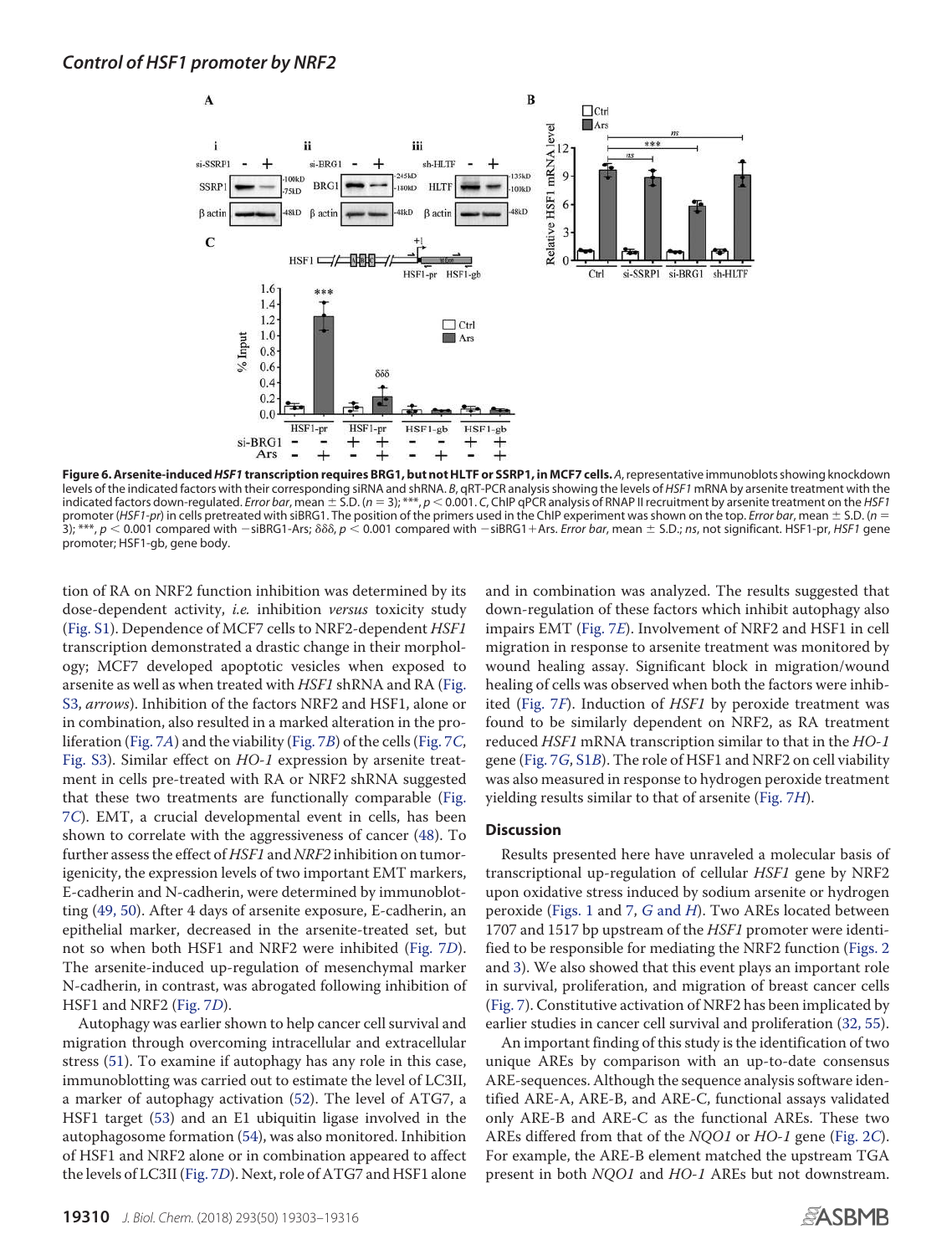<span id="page-8-0"></span>

**Figure 7. NRF2 regulation of** *HSF1* **is required for biology in MCF7 cells upon stress induced by arsenite and peroxide treatment.** *A* and *B*, levels of growth and viability of MCF7 cells upon *HSF1* inhibition by shRNA (HSF1-KD) and NRF2 inhibition by all-*trans* RA determined by cell counting (*A*) and MTT assay  $(B)$ , respectively. *Error bar*, mean  $\pm$  S.D. ( $n=3$ ); \*\*\*,  $p < 0.001$ . *C*, representative immunoblots along with estimation of their levels showing relative efficiency of RA and *NRF2*-shRNA in inhibiting NRF2 function. *D*, representative immunoblots along with estimation of their levels showing the roles of HSF1 and NRF2 in EMT. The EMT markers and efficacy of HSF1-KD are indicated. Cells were pre-treated with 1  $\mu$ m arsenite for 4 days before EMT markers were checked. E, representative immunoblots along with estimation of their levels showing the effect of ATG7 and HSF1 on autophagy and EMT. *F*, effect of ablation of HSF1 and NRF2 functions on cell migration and wound healing. Cells were treated with *HSF1* shRNA and RA as described above for 24 h before scratch was created with a sterile tip to introduce gaps. Cells were incubated with fresh medium without or with arsenite up to 48 h when wound healing was estimated. Representative phase-contrast images with corresponding treatments as indicated. *Rectangles*represent initial wound boundary. Levels of wound healing with corresponding treatments as indicated on the right. *Error bar*, mean S.D. (*n* 3); \*\*\*, *p* 0.001; *ns*, nonsignificant. *G*, qRT-PCR analysis of the cellular levels of *HSF1*, *HO-1*, and HSP70 (positive control) mRNA induced by H<sub>2</sub>O<sub>2</sub> (100 µm, 3 h). *Error bar*, mean  $\pm$  S.D. (*n* = 3). *H*, viability of cells determined by MTT assay under treatment conditions as indicated. *Error bar*, mean  $\pm$  S.D. ( $n = 3$ ); \*\*,  $p < 0.01$ . *KD*, knockdown/inhibition.

The ARE-C element matched the downstream AGC present in both NQO1 and HO-1 AREs but it carries TTA instead of TGA upstream. Assembly of the complex with nuclear extracts on the ARE-B and ARE-C, with mobility similar to that of NQO1, suggests the formation of a complex involving similar players [\(Fig. 4](#page-5-0)C). The  $K_{\!D}$  value of ARE-C, however, was measured to be two and three times of that of ARE-B and NQO1, respectively [\(Fig. 4](#page-5-0)E). The  $K_D$  of NRF2-MafG heterodimer binding to ARE-B with a higher affinity than that of

ARE-C suggests that the requirement of GC at 9, 10 position of an ARE may not be essential in all ARE sequence context [\(36\)](#page-12-28). Although it remains to be experimentally verified, the presence of T at position 3 of ARE-C (which is less conserved in the consensus ARE) may be responsible for its lower affinity to bind the NRF2-MafG heterodimer [\(Fig. 4](#page-5-0)E). Mismatch in positions 4 and 10 may have rendered putative ARE-A inactive (although r-VISTA scored it higher than ARE-C. [\(Fig. 2,](#page-3-0)  $B$ , *left panel*, and  $C$ ).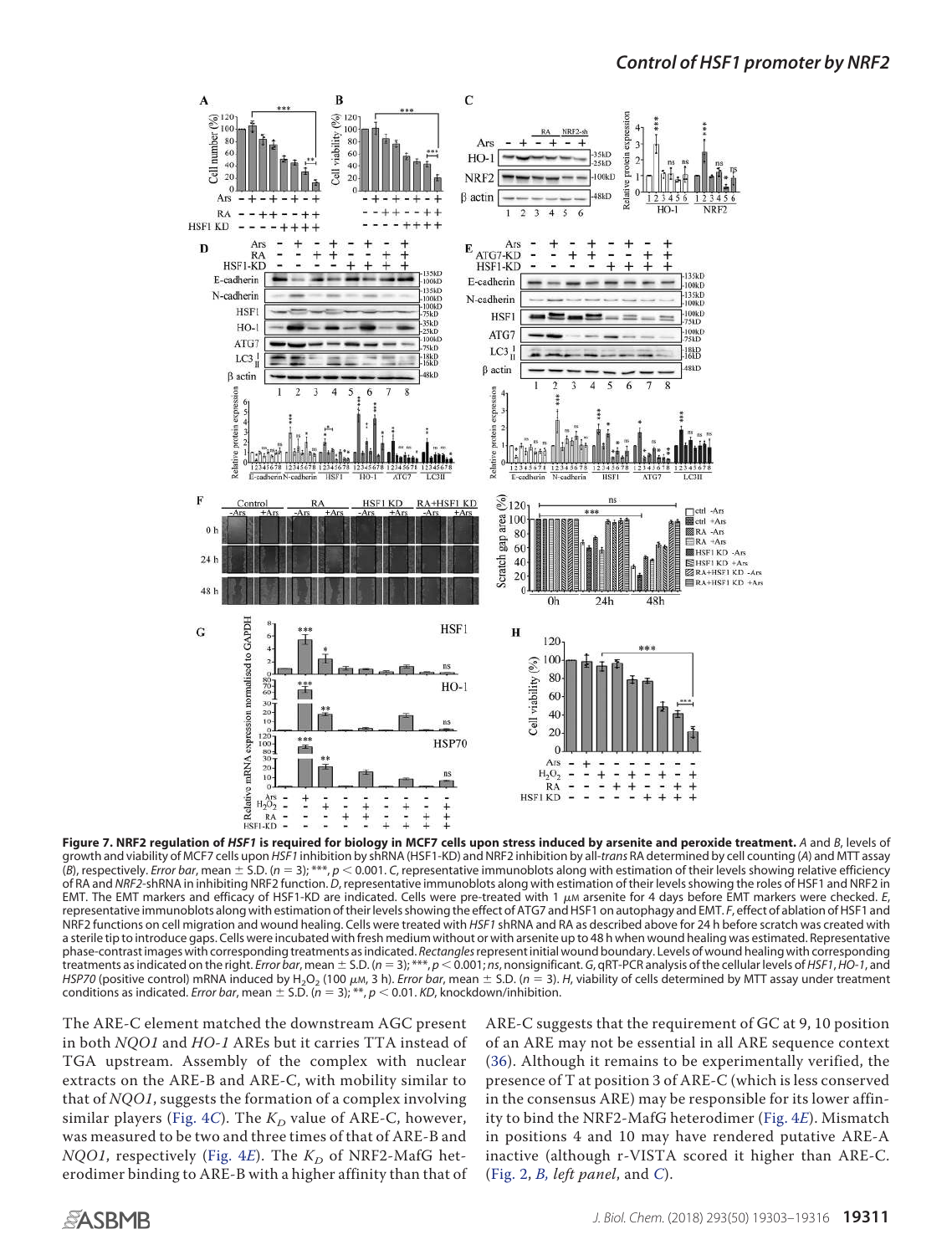The sensitivity of both NRF2- and HSF1-guided pathways to a proteotoxic stressor is known; HSF1 and NRF2 were shown to activate a common set of genes with overlapping functions in heat shock and antioxidant response pathways [\(56\)](#page-13-9). NRF2 and HSF1 were reported to compensate for each other's activity [\(20\)](#page-12-7). NRF2 increase HSP70 expression during methionine deprivation in a process independent of HSF1 function, suggesting thatinhibitionofHSF1activitycanbeinpartbypassedbyNRF2-dependent antioxidant response [\(57\)](#page-13-10). NRF2 knockout mice showed a higher level of unfolded protein response, thus a higher level of HSF1 activation [\(58\)](#page-13-11). This compensatory function may be responsible for failure to detect any significant change of HSP70 transcription induction in cells with downregulated NRF2 [\(Fig. 3](#page-4-0)A). HSP70 was also regulated by factors other than HSF1 [\(29\)](#page-12-12). Although this study convincingly showed that cellular HSF1 is a target of NRF2, especially under oxidative stress, it remains to be determined why earlier ChIP sequencing studies did not detect NRF2 presence on the HSF1 promoter [\(35,](#page-12-15) [36,](#page-12-28) [38\)](#page-12-29). Studies here suggest that HSF1 transcription was differentially regulated by oxidative stress in different cells. For example, it was induced 8-fold more in HT1080 compared with the NKE cells [\(Fig. 1](#page-2-0)B). Additional investigation is necessary to conclude that the extent of dependence on NRF2 is determined in a cell by its endogenous ROS level. This study shows that HSF1 gene is up-regulated in cells by oxidative stress in proportion to their endogenous ROS levels [\(Fig. 1](#page-2-0)B). Efficient neutralization of the effect of arsenite by N-acetyl cysteine suggested that a major mediator of arsenite action was through increasing the level of cellular ROS [\(Fig. 5](#page-6-0)C).

We also found that NRF2 requires BRG1 to regulate *HSF1* promoter activity [\(Fig. 6\)](#page-7-0). Down-regulation of FACT and helicase-like transcription factor (HLTF) did not affect arseniteinduced HSF1 transcription. An association of P-TEFb, Mediator, and DNA-bending protein is anticipated in the process. MED16 was shown to be required in NRF2 target gene expression [\(59\)](#page-13-12). Future studies will show how NRF2, recruited at the identified ARE-B and -C, communicates with RNA polymerase II at the core promoter [\(60\)](#page-13-13).

This study highlighted an important role of NRF2 and HSF1 collaboration in cancer cells survival and progression. Our results suggested that both NRF2 and HSF1 alone or in combination play a positive role in arsenite-induced EMT and migra-tion in MCF7 cells [\(Fig. 7,](#page-8-0) D-H) [\(61\)](#page-13-14). These two factors may support these processes by enhancing autophagy [\(Fig. 7,](#page-8-0) D and [E](#page-8-0)), an important process many cancer cells utilize for their benefit (20, 51, 53, 62).

Many cancer cells have an elevated level of oxidative stress [\(63\)](#page-13-15). An activated ROS signaling supports prosurvival pathways through facilitating several cellular processes such as inactivating tumor suppressor genes, enhancing glucose consumption, the rate of oncogenic mutation, and anaerobic respiration [\(64\)](#page-13-16). NRF2 plays a crucial role in maintaining higher ROS in cells. Oncogenes can direct increased NRF2 expression [\(65\)](#page-13-17). This gain of function in NRF2-controlled interactome has been reported in lung, breast, skin, esophageal, gallbladder, renal, pancreatic, and endometrial cancer [\(66,](#page-13-18) [67\)](#page-13-19). NRF2 exerts checks and balances on the cellular ROS level by up-regulating expression of its target genes such as GSH peroxidase and peroxiredoxin [\(20,](#page-12-7) [64\)](#page-13-16). At the same time, cancer cells exhibit an elevated level of HSF1 activity, i.e. up-regulated levels of HSPs to support their prosurvival property [\(15,](#page-12-2) [16\)](#page-12-3). The role of various posttranslational modifications modulating HSF1 activity has been under extensive investigation [\(5\)](#page-11-10). Altogether, the results presented here shed light on the molecular basis of transcriptional up-regulation of the HSF1 gene for adaptation to oxidative stress and its correlation with aggressiveness of cancer.

## **Experimental procedures**

### *Cell culture*

The mammalian cell lines used in this study, HT1080 (human fibrosarcoma), HeLa (cervical carcinoma), MCF7 (breast adenocarcinoma), PC3 (prostate adenocarcinoma), HEK293 (immortalized human embryonic kidney), and NKE (normal kidney epithelium), were a kind gift from Dr. Andrei Gudkov. All cells were grown in complete DMEM (Gibco) supplemented with 10% FBS (Gibco), 2 mM L-glutamine (Himedia), 100 units/ml penicillin-streptomycin (Himedia),  $2.5 \mu g/ml$ amphotericin B (Himedia), and nonessential amino acids (Himedia). Cells were cultured in 37 °C in a humidified atmosphere containing 5%  $CO<sub>2</sub>$ . Cells grown to no more than 90% confluence were distributed in new plates by trypsinization as required.

### *Reagents and antibodies*

All the reagents were of analytical grade and were purchased from SRL India, Merck, or Sigma-Aldrich. All primers and oligonucleotides used were procured from Sigma-Aldrich. Restriction enzymes were bought from New England Biolabs. The antibodies used were anti-HSF1 (BioBharati LifeSciences, AB 0220), anti-HSP70 (BioBharati LifeSciences, AB 0210), anti-NRF2 (Cell Signaling Technology, 12721), anti- $\beta$ -actin HRP secondary (Abcam, ab20272), anti–HO-1 (Cell Signaling Technology, 5853), anti-HLTF (SMARCA3) (Novus, NB100–280), anti-BRG1 (Cell Signaling Technology, 3508), anti-SSRP1 (Bio-Legend, 609702), anti–E-cadherin (Cell Signaling Technology, 3195), anti–N-cadherin (Cell Signaling Technology, 13116), anti-ATG7 (Cell Signaling Technology, 2631), and anti-LC3B (Cell Signaling Technology, 3868).

#### *Heat shock and arsenite treatments*

The cells were plated the day before for treatment. Heat shock was conducted by submerging the plate of cells (grown to  $\sim$ 70% confluency) in water bath pre-warmed at 42 °C for 1 h. The temperature in the medium reached 42 °C within 5 min. The growth medium was not replaced either before or after heat shock. Treatment with sodium arsenite (20  $\mu$ м) was carried out for 2 h unless otherwise indicated.

#### *Preparation of whole cell extracts and Western blot analysis*

The cells were harvested from culture plates with a cell scraper on ice in ice cold PBS and rinsed twice with PBS. Whole cell extracts were prepared essentially using the procedure described earlier [\(29\)](#page-12-12). Cell extracts containing  $20-50 \mu$ g total protein or as appropriate were electrophoresed in 10%

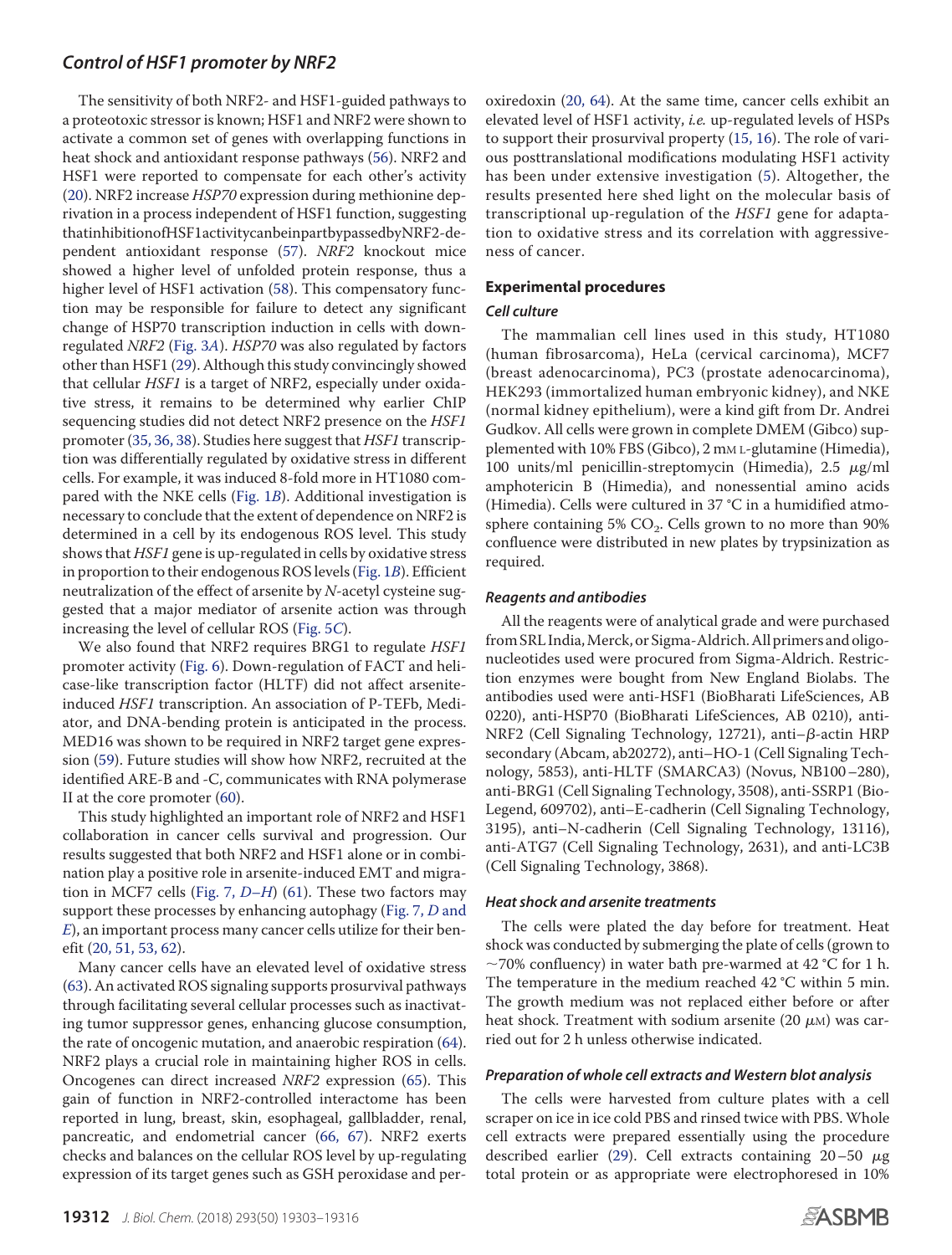(acrylamide:bisacrylamide::29:1) denaturing PAGE and the resolved proteins were transferred to PVDF membrane (EMD Millipore). The membrane was blocked with 3% BSA or 5% fat-free milk in PBST (137 mm NaCl, 2.7 mm KCl, 10 mm Na<sub>2</sub>HPO4, 1.8 m<sub>M</sub> KH<sub>2</sub>PO4, pH 7.4, supplemented with 0.1% Tween 20) for 30 min at room temperature and incubated with a desired primary antibody at an optimized dilution for overnight at 4 °C. The next day, the membrane was washed three to four times with PBST followed by incubation with secondary antibody for 1 h at room temperature. The membrane was then washed as before and developed by chemiluminescent detection (Clarity Bio-Rad) according to manufacturer's instructions. For quantification of the immunoblots, band intensities were measured using ImageJ software considering  $\beta$ -actin as normalization control and values were plotted using GraphPad Prism 6.0.

#### *RNA isolation, semiquantitative RT-PCR, and qRT-PCR*

Total RNA was isolated from cultured cells using TRIzol reagent as per manufacturer's protocol (Life Technologies). Isolated RNA was dissolved in ultrapure water and quantified using BioSpectrometer (Eppendorf). For cDNA preparation, 1  $\mu$ g total RNA was reverse transcribed using iScript cDNA Synthesis Kit (Bio-Rad) in 10  $\mu$ l reaction volume. For semiquantitative RT-PCR, a 10-fold (or as appropriate) diluted cDNA was probed with gene-specific primers using Taq polymerase. Expression of GAPDH mRNA in the same sample under analysis was considered as endogenous control. qRT-PCR was performed using SYBR Green (SYBR Green Hot JumpStart) according to the manufacturer's protocol (Sigma-Aldrich). Results were expressed as the ratio of treated samples to untreated samples normalized to their GAPDH levels. Measured numbers of threshold were converted to relative -fold change using  $2^{-\Delta\Delta CT}$  method [\(68\)](#page-13-20). The primer sets used for estimation of transcript levels for different genes are described in the supporting information (Table S1).

### *Plasmid constructs*

The human  $HSP70$  promoter (pHSP70  $(-450/+91)$ ) and 5--deletion fragments of the human HSF1 promoter [\(Fig. 2\)](#page-3-0) were generated by PCR from human genomic DNA using primers containing restriction sites. An XhoI and HindIII recognition site was added to the PCR product through 5'-ends of forward and reverse primers, respectively. Amplified fragments were subsequently cloned into the pGL4.79 [hRluc/neo] reporter vector (Promega) pre-digested with the same restriction enzymes. Cloning of the ARE site from NQO1 gene promoter (5--TCCGCAGTCACAGTGACTCAGCAGAATCTG-3') and HSF1 promoter versions was done in pGL4.79-mCMV between Acc65I and BglII sites. The pGL4.79-mCMV vector is a modified pGL4.79[hRluc/neo] vector with a minimal CMV (mCMV) enhancer element (5'-TAGAGGGTATATAATG-GAAGCTCGACTTCCAG-3') cloned between BglII and HindIII sites. Nucleotide sequences of PCR primers used are listed in supporting information (Table S2).

#### *Luciferase reporter assay*

HT1080 cells grown in 12-well plates to  $\sim$ 70% confluence were transfected with different reporter constructs carrying the HSF1 promoter variants using Lipofectamine 2000 [\(29\)](#page-12-12). Next day, cells were distributed into two wells and treated with or without 20  $\mu$ м arsenite for 2 h, followed by isolating the RNAs by TRIzol reagent. Expression levels of different genes were measured by semiquantitative RT-PCR and qRT-PCR from the cDNA prepared from the total RNA pretreated with DNase I. Relative -fold increase in Renilla-luciferase (Rluc) mRNA levels in the presence of arsenite was calculated with respect to the untreated control as well as carrier internal vector control. The levels of Rluc mRNA in samples transfected with promoterless pGL4.79 [hRluc/neo] vector was considered as 1. Unless otherwise stated, reporter gene assays were carried out in three parallel experiments or repeated at least three times.

### *Construction of shNRF2-pLKO.1-puro vector*

shRNA (5'-TGGCATCACCAGAACACTCAGTGGAATCT-3') against the NRF2 gene was cloned at AgeI/EcoR1 sites in pLKO.1-puro (a third-generation lentiviral vector constructed at Bob Weinberg Lab, Addgene plasmid no. 8453) with the help of RNAi Consortium (TRC) portal (http://www.broadinstitute. org/rnai/public/)<sup>4</sup> [\(47\)](#page-12-26). For stable knockdown of NRF2, cells were transduced by lentiviral particles made from shNRF2-pLKO.1 vector using psPAX2 (Addgene, no. 12260) and pMD2.G (Addgene, no. 12259) as packaging plasmids following the protocol described in the supporting information [\(69\)](#page-13-21).

### *EMSA*

Nuclear extracts (NE) were prepared from HT1080 cells with NE buffer (25 mM HEPES, pH 7.8, 420 mM NaCl, 10% glycerol, 0.5 mm EDTA, and 1% Nonidet P-40) supplemented with protease and phosphatase inhibitors. ARE-A (5'-CTGGGGG-CTGG AAGAGAAATGGGTCC-3'), ARE-B (5'-GGATTGG-CTGAAGAGTCACAGGAATG-3'), ARE-C (5'-TAGAC-TCTTAGGAAGCAGTTGAAGGC-3') regions of the HSF1 promoter or their mutated forms (ARE-mB (5'-GGATTGGC-.<br>cacAGAGTCACAGGAATG-3'), ARE-mC (5'-TAGACTCTcacG AAGCAGTTGAAGGC-3'), and human NQO1-ARE regions (5--TCCGCAGTCACAGTGACTCA GCAGAAT-CTG-3')), after annealing with their complementary strands, were end-labeled with  $[\gamma^{-32}P]ATP$  using T4 polynucleotide kinase. Six ng of a probe was incubated with 20  $\mu$ g of NE on ice for 30 min in a 20  $\mu$ l reaction in binding buffer (20 mm HEPES, pH 7.9, 100 mm NaCl, 10% glycerol, 0.5 mm EDTA, 2 μg BSA, 2.5  $\mu$ g salmon sperm DNA, 1 mм PMSF, 1 mм NaF, and 1 mм  $\rm Na_{3}VO_{4}$ ). For competitive binding, a 100-fold excess of respective unlabeled double-strandedWT or mutant oligonucleotides was added to the reaction mixture. For super-shift analysis, anti-NRF2 antibody (1  $\mu$ g), anti-His $_6$  antibody (1  $\mu$ g), or an IgG antibody (1  $\mu$ g) was added to the reaction mixture. The reaction products were analyzed on a 4% nondenaturating polyacrylamide (acrylamide:bisacrylamide::29:1) gel in TBE buffer (45 mM Tris borate with 1 mM EDTA, pH 8.0). The dried gel was visualized using a Typhoon Trio<sup>+</sup> PhosphorImager (GE

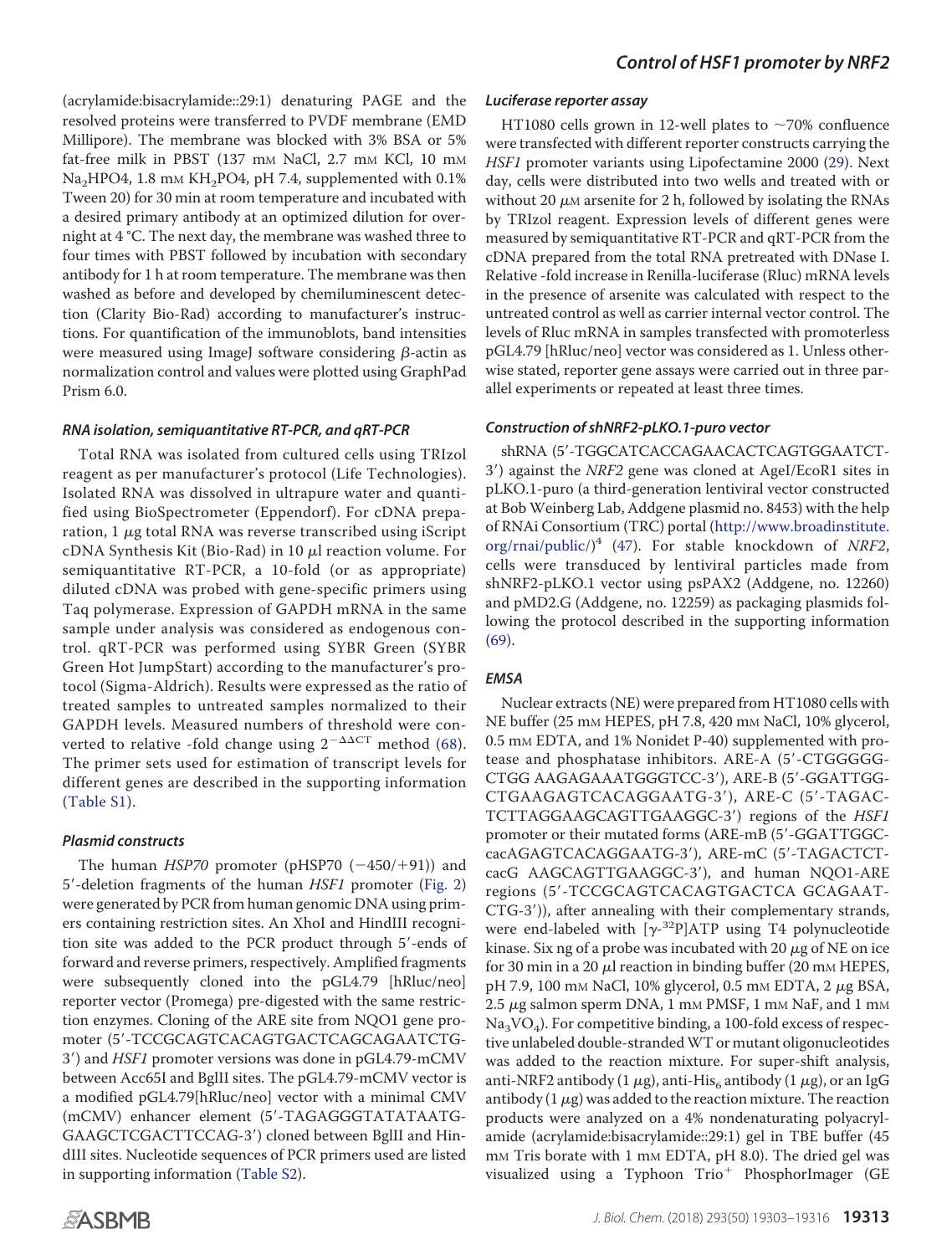Healthcare). DNase I footprinting was performed as described [\(70\)](#page-13-22).

# *ChIP assay*

HT1080 cells transfected with a FLAG-tagged NRF2 overexpression plasmid (NC16 pCDNA3.1 FLAG, Addgene plasmid no. 36971) were treated with 20  $\mu$ м sodium arsenite or mock for 2 h. Treatment with  $N$ -acetyl cysteine (5 mm) was carried out for 3 h prior to treatment with arsenite. Preparation of sheared chromatin, incubation with anti-FLAG antibody (Sigma-Aldrich, F7425) for collecting the associated DNA, and PCR were carried out [\(31\)](#page-12-17). The DNA was quantified by quantitative PCR using the primers listed in supporting information (Table S3). ChIP against RNA Polymerase II was performed with anti-RNA Polymerase II antibody (Abcam, ab817).

# *Cell proliferation analysis*

Cell proliferation was measured by viability determination using 3-(4,5-dimethylthiazol-2-yl)-2,5-diphenyltetrazolium bromide (MTT) assay or by direct cell counting. Cells were seeded at  $0.5 \times 10^5$  cells per well in 12-well plates and incubated under standard conditions. After the experiment, cells were incubated with 0.5 mg/ml MTT solution (Himedia, RM1131) at 37 °C, 5% CO $_{\rm 2}$  for 4 h in the dark. After 4 h incubation the MTT solution was removed and DMSO was added to the plates.  $A_{570}$ value was measured with BioSpectrometer (Eppendorf). For counting, cells were trypsinized after washing with PBS. After making thorough suspension, samples were counted using hemocytometer.

# *Wound healing assay*

Cells  $(2 \times 10^5)$  were grown in complete medium in 6-well plates until cells were 80–90% confluent. The undersurface of each well was marked with three parallel straight lines. A scratch was made across the surface of the plate using sterilized disposable 200  $\mu$ l pipette tip to remove the complete layer of cells within the scratch area at 90° to the orientation lines. Each well was then washed twice with PBS, replaced with growth medium supplemented with 5% serum, and treated as mentioned. The width of the scratch was imaged using a microscope with camera (Leica) immediately (0 h) or after 24 or 48 h of treatment at the same magnification settings. Scratch-gap area was measured using ImageJ software and values were plotted using GraphPad Prism 6.0.

# *ROS quantification by DCFDA assay*

Cells pre-treated as appropriate were incubated with 5  $\mu$ M DCFDA for 30 min. After removing the DCFDA by washing twice with ice-cold PBS, the labeled cells were trypsinized, rinsed, and finally resuspended in PBS. Oxidation of DCFDA to the highly fluorescent 2',7'-dichlorofluorescein proportional to ROS generation was analyzed by measuring 10,000 events/sample using FACS (BD FACSVerse, BD Biosciences).

# *Bioinformatics analysis*

Transcription factor– binding site analysis was done by rVista (rVista 2.0; https://rvista.dcode.org).<sup>4</sup> WebLogo program (http://weblogo.berkeley.edu) <sup>4</sup> was used for generating

the sequence logo of the ARE motif from a curated list of known AREs as described [\(39\)](#page-12-16).

# *Statistical analysis*

All experiments were performed at least three times. Plotting of graphs and statistical analysis was performed by one-way analysis of variance (ANOVA) with appropriate post hoc tests, using GraphPad Prism 6.0 software. Scatter plots represent individual data points combined with mean  $\pm$  S.D. Values were considered to be statistically significant when  $p < 0.05$ .

Author contributions—S. P., S. G., and S. M. data curation; S. P. and S. S. formal analysis; S. P., S. G., S. M., S. S., and M. P. validation; S. P., S. M., and M. P. investigation; S. P. and M. P. visualization; S. P., S. G., and S. S. methodology; S. P. and M. P. writing-original draft; S. S. resources; M. P. conceptualization; M. P. supervision; M. P. project administration; M. P. writing-review and editing.

Acknowledgments—We thank Hozumi Motohashi for sharing the His<sub>6</sub>-MafG expression construct and Srabani Pal and Suchandan Bhattacharjee of BioBharati LifeScience for help with NRF2 protein expression. The help of Cheng-Ming Chiang and Donal S. Luse for editing the manuscript is highly appreciated. Our thanks to Abir K. Panda for guidance during rVISTA analysis and Vinod K. Nelson for sharing azadiradione. We thank Asif Ali and Koustav Pal for comments.

### **References**

- <span id="page-11-0"></span>1. Lindquist, S. (1986) The heat-shock response. Annu. Rev. Biochem. **55,** 1151–1191 CrossRef Medline
- 2. Labbadia, J., and Morimoto, R. I. (2015) The biology of proteostasis in aging and disease. Annu. Rev. Biochem. **84,** 435–464 CrossRef Medline
- <span id="page-11-1"></span>3. Dokladny, K., Myers, O. B., and Moseley, P. L. (2015) Heat shock response and autophagy— cooperation and control. Autophagy **11,** 200–213 CrossRef Medline
- <span id="page-11-2"></span>4. Hahn, J. S., Hu, Z., Thiele, D. J., and Iyer, V. R. (2004) Genome-wide analysis of the biology of stress responses through heat shock transcription factor. Mol. Cell. Biol. **24,** 5249–5256 CrossRef Medline
- <span id="page-11-10"></span>5. Li, J., Labbadia, J., and Morimoto, R. I. (2017) Rethinking HSF1 in stress, development, and organismal health. Trends Cell Biol. **27,** 895–905 CrossRef Medline
- <span id="page-11-3"></span>6. Trinklein, N. D., Murray, J. I., Hartman, S. J., Botstein, D., and Myers, R. M. (2004) The role of heat shock transcription factor 1 in the genome-wide regulation of the mammalian heat shock response. Mol. Biol. Cell **15,** 1254–1261 CrossRef Medline
- <span id="page-11-4"></span>7. Morimoto, R. I. (1998) Regulation of the heat shock transcriptional response: Cross talk between a family of heat shock factors, molecular chaperones, and negative regulators. Genes Dev. **12,** 3788–3796 CrossRef Medline
- <span id="page-11-5"></span>8. Shi, Y., Mosser, D. D., and Morimoto, R. I. (1998) Molecular chaperones as HSF1-specific transcriptional repressors. Genes Dev. **12,** 654–666 CrossRef Medline
- <span id="page-11-6"></span>9. Vihervaara, A., and Sistonen, L. (2014) HSF1 at a glance. J. Cell Sci. **127,** 261–266 CrossRef Medline
- <span id="page-11-7"></span>10. Guo, Y., Guettouche, T., Fenna, M., Boellmann, F., Pratt, W. B., Toft, D. O., Smith, D. F., and Voellmy, R. (2001) Evidence for a mechanism of repression of heat shock factor 1 transcriptional activity by a multichaperone complex. J. Biol. Chem. **276,** 45791–45799 CrossRef Medline
- <span id="page-11-8"></span>11. Shamovsky, I., and Nudler, E. (2008) New insights into the mechanism of heat shock response activation. Cell. Mol. Life Sci. **65,** 855–861 CrossRef Medline
- <span id="page-11-9"></span>12. Thomson, S., Hollis, A., Hazzalin, C. A., and Mahadevan, L. C. (2004) Distinct stimulus-specific histone modifications at hsp70 chromatin tar-

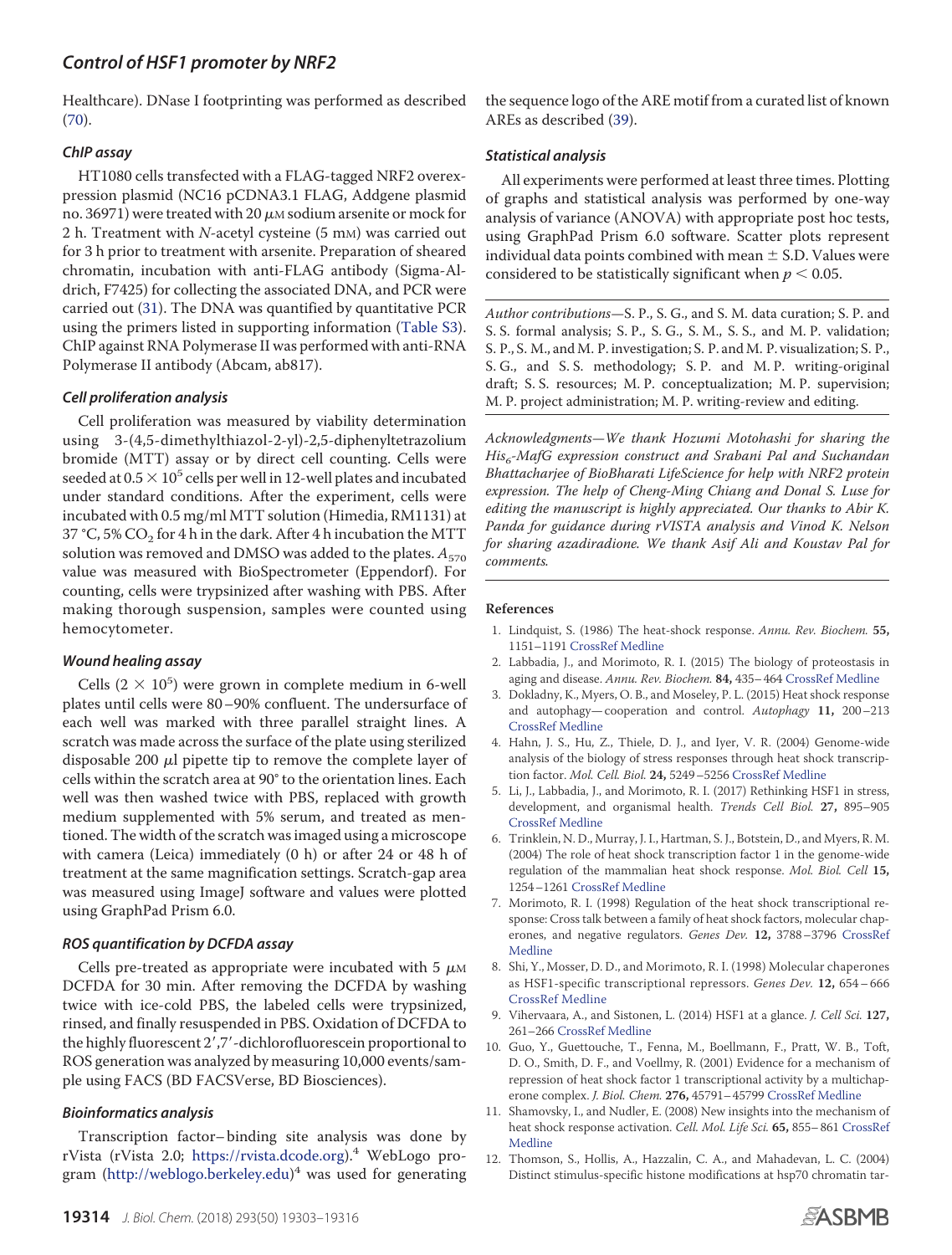geted by the transcription factor heat shock factor-1. Mol. Cell **15,** 585–594 CrossRef Medline

- <span id="page-12-0"></span>13. Dai, C., Dai, S., and Cao, J. (2012) Proteotoxic stress of cancer: Implication of the heat-shock response in oncogenesis. J. Cell. Physiol. **227,** 2982–2987 CrossRef Medline
- <span id="page-12-1"></span>14. Manda, G., Isvoranu, G., Comanescu, M. V., Manea, A., Debelec Butuner, B., and Korkmaz, K. S. (2015) The redox biology network in cancer pathophysiology and therapeutics. Redox Biol. **5,** 347–357 CrossRef Medline
- <span id="page-12-2"></span>15. Dai, C., Whitesell, L., Rogers, A. B., and Lindquist, S. (2007) Heat shock factor 1 is a powerful multifaceted modifier of carcinogenesis. Cell **130,** 1005–1018 CrossRef Medline
- <span id="page-12-3"></span>16. Calderwood, S. K. (2012) HSF1, a versatile factor in tumorogenesis. Curr. Mol. Med. **12,** 1102–1107 CrossRef Medline
- <span id="page-12-4"></span>17. Ishiwata, J., Kasamatsu, A., Sakuma, K., Iyoda, M., Yamatoji, M., Usukura, K., Ishige, S., Shimizu, T., Yamano, Y., Ogawara, K., Shiiba, M., Tanzawa, H., and Uzawa, K. (2012) State of heat shock factor 1 expression as a putative diagnostic marker for oral squamous cell carcinoma. Int. J. Oncol. **40,** 47–52 CrossRef Medline
- <span id="page-12-5"></span>18. Fang, F., Chang, R., and Yang, L. (2012) Heat shock factor 1 promotes invasion and metastasis of hepatocellular carcinoma in vitro and in vivo. Cancer **118,** 1782–1794 CrossRef Medline
- <span id="page-12-6"></span>19. Santagata, S., Hu, R., Lin, N. U., Mendillo, M. L., Collins, L. C., Hankinson, S. E., Schnitt, S. J., Whitesell, L., Tamimi, R. M., Lindquist, S., and Ince, T. A. (2011) High levels of nuclear heat-shock factor 1 (HSF1) are associated with poor prognosis in breast cancer. Proc. Natl. Acad. Sci. U.S.A. **108,** 18378–18383 CrossRef Medline
- <span id="page-12-7"></span>20. Dayalan Naidu, S., Kostov, R. V., and Dinkova-Kostova, A. T. (2015) Transcription factors Hsf1 and Nrf2 engage in crosstalk for cytoprotection. Trends Pharmacol. Sci. **36,** 6–14 CrossRef Medline
- 21. Kensler, T. W., Wakabayashi, N., and Biswal, S. (2007) Cell survival responses to environmental stresses via the Keap1-Nrf2-ARE pathway. Annu. Rev. Pharmacol. Toxicol. **47,** 89–116 CrossRef Medline
- <span id="page-12-8"></span>22. Suzuki, T., and Yamamoto, M. (2015) Molecular basis of the Keap1-Nrf2 system. Free Radic. Biol. Med. **88,** 93–100 CrossRef Medline
- 23. Hayes, J. D., and Dinkova-Kostova, A. T. (2014) The Nrf2 regulatory network provides an interface between redox and intermediary metabolism. Trends Biochem. Sci. **39,** 199–218 CrossRef Medline
- 24. McMahon, M., Lamont, D. J., Beattie, K. A., and Hayes, J. D. (2010) Keap1 perceives stress via three sensors for the endogenous signaling molecules nitric oxide, zinc, and alkenals. Proc. Natl. Acad. Sci. U.S.A. **107,** 18838–18843 CrossRef Medline
- 25. Taguchi, K., and Yamamoto, M. (2017) The KEAP1-NRF2 system in cancer. Front. Oncol. **7,** 85 CrossRef Medline
- <span id="page-12-9"></span>26. Maines, M. D., and Ewing, J. F. (1996) Stress response of the rat testis: In situ hybridization and immunohistochemical analysis of heme oxygenase-1 (HSP32) induction by hyperthermia. Biol. Reprod. **54,** 1070–1079 CrossRef Medline
- <span id="page-12-10"></span>27. Prestera, T., Talalay, P., Alam, J., Ahn, Y. I., Lee, P. J., and Choi, A. M. (1995) Parallel induction of heme oxygenase-1 and chemoprotective phase 2 enzymes by electrophiles and antioxidants: Regulation by upstream antioxidant-responsive elements (ARE). Mol. Med. **1,** 827–837 CrossRef Medline
- <span id="page-12-11"></span>28. Almeida, D. V., da Silva Nornberg, B. F., Geracitano, L. A., Barros, D. M., Monserrat, J. M., and Marins, L. F. (2010) Induction of phase II enzymes and hsp70 genes by copper sulfate through the electrophile-responsive element (EpRE): Insights obtained from a transgenic zebrafish model carrying an orthologous EpRE sequence of mammalian origin. Fish Physiol. Biochem. **36,** 347–353 CrossRef Medline
- <span id="page-12-12"></span>29. Hazra, J., Mukherjee, P., Ali, A., Poddar, S., and Pal, M. (2017) Engagement of components of DNA-break repair complex and NFKB in Hsp70A1A transcription upregulation by heat shock. PLoS One **12,** e0168165 CrossRef Medline
- <span id="page-12-13"></span>30. Sasi, B. K., Sonawane, P. J., Gupta, V., Sahu, B. S., and Mahapatra, N. R. (2014) Coordinated transcriptional regulation of Hspa1a gene by multiple transcription factors: Crucial roles for HSF-1, NF-Y, NF-KB, and CREB. J. Mol. Biol. **426,** 116–135 CrossRef Medline
- <span id="page-12-17"></span>31. Jain, A., Lamark, T., Sjøttem, E., Larsen, K. B., Awuh, J. A., Øvervatn, A., McMahon, M., Hayes, J. D., and Johansen, T. (2010) p62/SQSTM1 is a

target gene for transcription factor NRF2 and creates a positive feedback loop by inducing antioxidant response element-driven gene transcription. J. Biol. Chem. **285,** 22576–22591 CrossRef Medline

- <span id="page-12-27"></span>32. Padmanabhan, B., Tong, K. I., Ohta, T., Nakamura, Y., Scharlock, M., Ohtsuji, M., Kang, M. I., Kobayashi, A., Yokoyama, S., and Yamamoto, M. (2006) Structural basis for defects of Keap1 activity provoked by its point mutations in lung cancer. Mol. Cell **21,** 689–700 CrossRef Medline
- <span id="page-12-18"></span>33. Wakabayashi, N., Shin, S., Slocum, S. L., Agoston, E. S., Wakabayashi, J., Kwak, M. K., Misra, V., Biswal, S., Yamamoto, M., and Kensler, T. W. (2010) Regulation of notch1 signaling by nrf2: Implications for tissue regeneration. Sci. Signal. **3,** ra52 CrossRef Medline
- <span id="page-12-14"></span>34. Lau, A.,Whitman, S. A., Jaramillo, M. C., and Zhang, D. D. (2013) Arsenicmediated activation of the Nrf2-Keap1 antioxidant pathway. J. Biochem. Mol. Toxicol. **27,** 99–105 CrossRef Medline
- <span id="page-12-15"></span>35. Chorley, B. N., Campbell, M. R., Wang, X., Karaca, M., Sambandan, D., Bangura, F., Xue, P., Pi, J., Kleeberger, S. R., and Bell, D. A. (2012) Identification of novel NRF2-regulated genes by ChIP-Seq: Influence on retinoid X receptor alpha. Nucleic Acids Res. **40,** 7416–7429 CrossRef Medline
- <span id="page-12-28"></span>36. Hirotsu, Y., Katsuoka, F., Funayama, R., Nagashima, T., Nishida, Y., Nakayama, K., Engel, J. D., and Yamamoto, M. (2012) Nrf2-MafG heterodimers contribute globally to antioxidant and metabolic networks. Nucleic Acids Res. **40,** 10228–10239 CrossRef Medline
- 37. Kimura, M., Yamamoto, T., Zhang, J., Itoh, K., Kyo, M., Kamiya, T., Aburatani, H., Katsuoka, F., Kurokawa, H., Tanaka, T., Motohashi, H., and Yamamoto, M. (2007) Molecular basis distinguishing the DNA binding profile of Nrf2-Maf heterodimer from that of Maf homodimer. J. Biol. Chem. **282,** 33681–33690 CrossRef Medline
- <span id="page-12-29"></span>38. Malhotra, D., Portales-Casamar, E., Singh, A., Srivastava, S., Arenillas, D., Happel,C., Shyr, C., Wakabayashi, N., Kensler, T. W., Wasserman, W. W., and Biswal, S. (2010) Global mapping of binding sites for Nrf2 identifies novel targets in cell survival response through ChIP-Seq profiling and network analysis. Nucleic Acids Res. **38,** 5718–5734 CrossRef Medline
- <span id="page-12-16"></span>39. Wang, X., Tomso, D. J., Chorley, B. N., Cho, H. Y., Cheung, V. G., Kleeberger, S. R., and Bell, D. A. (2007) Identification of polymorphic antioxidant response elements in the human genome. Hum. Mol. Genet. **16,** 1188–1200 CrossRef Medline
- <span id="page-12-19"></span>40. Imhoff, B. R., and Hansen, J. M. (2010) Tert-butylhydroquinone induces mitochondrial oxidative stress causing Nrf2 activation. Cell Biol. Toxicol. **26,** 541–551 CrossRef Medline
- <span id="page-12-20"></span>41. Nelson, V. K., Ali, A., Dutta, N., Ghosh, S., Jana, M., Ganguli, A., Komarov, A., Paul, S., Dwivedi, V., Chatterjee, S., Jana, N. R., Lakhotia, S. C., Chakrabarti, G., Misra, A. K., Mandal, S. C., and Pal, M. (2016) Azadiradione ameliorates polyglutamine expansion disease in Drosophila by potentiating DNA binding activity of heat shock factor 1. Oncotarget **7,** 78281–78296 CrossRef Medline
- <span id="page-12-21"></span>42. Katoh, Y., Itoh, K., Yoshida, E., Miyagishi, M., Fukamizu, A., and Yamamoto, M. (2001) Two domains of Nrf2 cooperatively bind CBP, a CREB binding protein, and synergistically activate transcription. Genes Cells **6,** 857–868 CrossRef Medline
- <span id="page-12-22"></span>43. Tebay, L. E., Robertson, H., Durant, S. T., Vitale, S. R., Penning, T. M., Dinkova-Kostova, A. T., and Hayes, J. D. (2015) Mechanisms of activation of the transcription factor Nrf2 by redox stressors, nutrient cues, and energy status and the pathways through which it attenuates degenerative disease. Free Radic. Biol. Med. **88,** 108–146 CrossRef Medline
- <span id="page-12-23"></span>44. Nioi, P., Nguyen, T., Sherratt, P. J., and Pickett, C. B. (2005) The carboxyterminal Neh3 domain of Nrf2 is required for transcriptional activation. Mol. Cell. Biol. **25,** 10895–10906 CrossRef Medline
- <span id="page-12-24"></span>45. Zhang, J., Ohta, T., Maruyama, A., Hosoya, T., Nishikawa, K., Maher, J. M., Shibahara, S., Itoh, K., and Yamamoto, M. (2006) BRG1 interacts with Nrf2 to selectively mediate HO-1 induction in response to oxidative stress. Mol. Cell. Biol. **26,** 7942–7952 CrossRef Medline
- <span id="page-12-25"></span>46. Gökmen-Polar, Y., and Badve, S. (2016) Upregulation of HSF1 in estrogen receptor positive breast cancer. Oncotarget **7,** 84239–84245 CrossRef Medline
- <span id="page-12-26"></span>47. Wang, X. J., Sun, Z., Chen, W., Eblin, K. E., Gandolfi, J. A., and Zhang, D. D. (2007) Nrf2 protects human bladder urothelial cells from arsenite